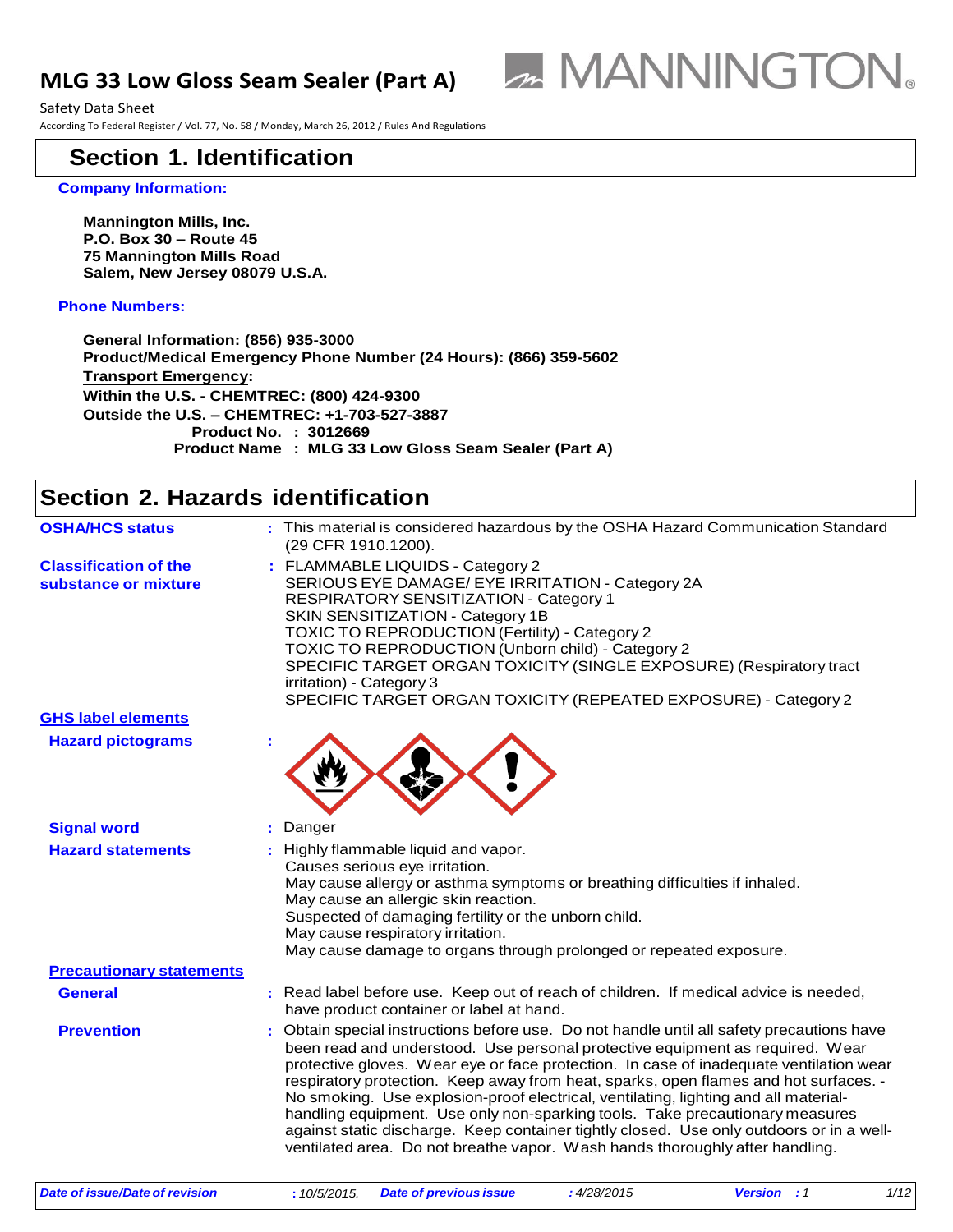## **Section 2. Hazards identification**

|                              | Contaminated work clothing should not be allowed out of the workplace.                                                                                                                                                                                                                                                                                                                                                                                                                                                                                                                                                                                                                                                                                   |
|------------------------------|----------------------------------------------------------------------------------------------------------------------------------------------------------------------------------------------------------------------------------------------------------------------------------------------------------------------------------------------------------------------------------------------------------------------------------------------------------------------------------------------------------------------------------------------------------------------------------------------------------------------------------------------------------------------------------------------------------------------------------------------------------|
| <b>Response</b>              | : Get medical attention if you feel unwell. IF exposed or concerned: Get medical<br>attention. IF INHALED: Remove victim to fresh air and keep at rest in a position<br>comfortable for breathing. Call a POISON CENTER or physician if you feel unwell. If<br>experiencing respiratory symptoms: Call a POISON CENTER or physician. IF ON<br>SKIN (or hair): Take off immediately all contaminated clothing. Rinse skin with water or<br>shower. IF ON SKIN: Wash with plenty of soap and water. If skin irritation or rash<br>occurs: Get medical attention. IF IN EYES: Rinse cautiously with water for several<br>minutes. Remove contact lenses, if present and easy to do. Continue rinsing. If eye<br>irritation persists: Get medical attention. |
| <b>Storage</b>               | : Store locked up. Store in a well-ventilated place. Keep cool.                                                                                                                                                                                                                                                                                                                                                                                                                                                                                                                                                                                                                                                                                          |
| <b>Disposal</b>              | : Dispose of contents and container in accordance with all local, regional, national and<br>international regulations.                                                                                                                                                                                                                                                                                                                                                                                                                                                                                                                                                                                                                                   |
| <b>Hazards not otherwise</b> | : None known.                                                                                                                                                                                                                                                                                                                                                                                                                                                                                                                                                                                                                                                                                                                                            |
|                              |                                                                                                                                                                                                                                                                                                                                                                                                                                                                                                                                                                                                                                                                                                                                                          |

#### **classified**

NOTICE: Reports have associated repeated and prolonged OVEREXPOSURE to solvents with permanent brain and nervous system damage. Intentional misuse by deliberately concentrating and inhaling the contents of this package may be harmful or fatal.

### **Section 3. Composition/information on ingredients**

| <b>Substance/mixture</b>                       | : Mixture        |
|------------------------------------------------|------------------|
| <b>Other means of</b><br><b>identification</b> | : Not available. |

#### **CAS number/other identifiers**

| <b>CAS number</b>   | : Not applicable.   |
|---------------------|---------------------|
| <b>Product code</b> | $: 826 - 1 - H55SD$ |

| <b>Ingredient name</b>                                                                             | $\frac{9}{6}$ | <b>CAS number</b>                                    |
|----------------------------------------------------------------------------------------------------|---------------|------------------------------------------------------|
| tetrahydrofuran<br>dimethyl glutarate<br>toluene<br>aliphatic polyisocyanate<br>dimethyl succinate |               | 109-99-9<br>l 1119-40-0<br>108-88-3<br>.<br>106-65-0 |

Any concentration shown as a range is to protect confidentiality or is due to batch variation.

There are no additional ingredients present which, within the current knowledge of the supplier and in the **concentrations applicable, are classified as hazardous to health or the environment and hence require reporting in this section.**

**Occupational exposure limits, if available, are listed in Section 8.**

### **Section 4. First aid measures**

|                    | <b>Description of necessary first aid measures</b>                                                                                                                                                                                                                                                                                                                                                                                                                                                                                                                                                                                                                                                                                                                                                          |
|--------------------|-------------------------------------------------------------------------------------------------------------------------------------------------------------------------------------------------------------------------------------------------------------------------------------------------------------------------------------------------------------------------------------------------------------------------------------------------------------------------------------------------------------------------------------------------------------------------------------------------------------------------------------------------------------------------------------------------------------------------------------------------------------------------------------------------------------|
| <b>Eye contact</b> | : Immediately flush eyes with plenty of water, occasionally lifting the upper and lower<br>eyelids. Check for and remove any contact lenses. Continue to rinse for at least 10<br>minutes. Get medical attention.                                                                                                                                                                                                                                                                                                                                                                                                                                                                                                                                                                                           |
| <b>Inhalation</b>  | : Remove victim to fresh air and keep at rest in a position comfortable for breathing. If it<br>is suspected that fumes are still present, the rescuer should wear an appropriate mask<br>or self-contained breathing apparatus. If not breathing, if breathing is irregular or if<br>respiratory arrest occurs, provide artificial respiration or oxygen by trained personnel. It<br>may be dangerous to the person providing aid to give mouth-to-mouth resuscitation.<br>Get medical attention. If necessary, call a poison center or physician. If unconscious,<br>place in recovery position and get medical attention immediately. Maintain an open<br>airway. Loosen tight clothing such as a collar, tie, belt or waistband. In the event of any<br>complaints or symptoms, avoid further exposure. |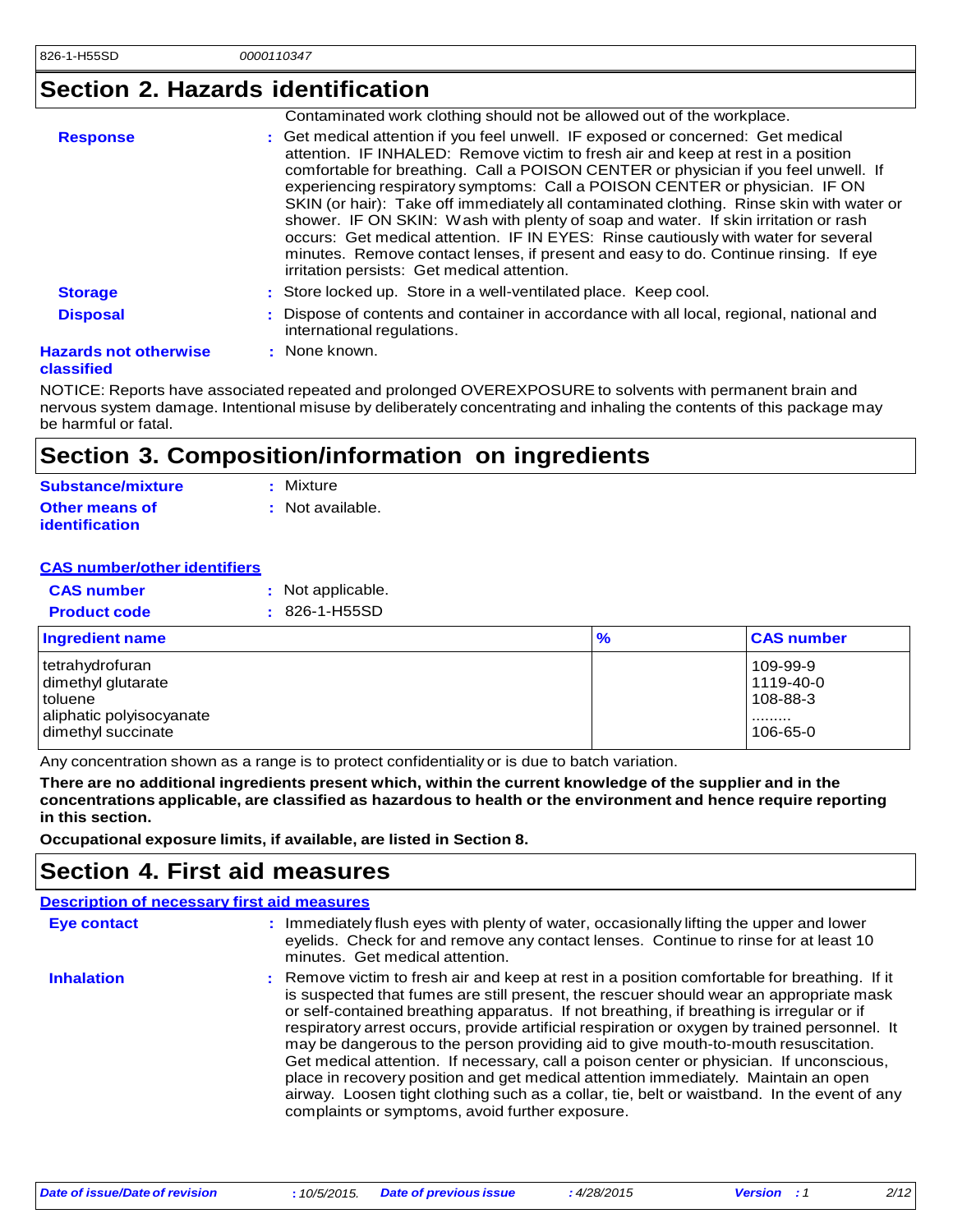# **Section 4. First aid measures**

| <b>Skin contact</b> | : Wash with plenty of soap and water. Remove contaminated clothing and shoes. Wash<br>contaminated clothing thoroughly with water before removing it, or wear gloves.<br>Continue to rinse for at least 10 minutes. Get medical attention. In the event of any<br>complaints or symptoms, avoid further exposure. Wash clothing before reuse. Clean<br>shoes thoroughly before reuse.                                                                                                                                                                                                                                                                                                                                                                                     |
|---------------------|---------------------------------------------------------------------------------------------------------------------------------------------------------------------------------------------------------------------------------------------------------------------------------------------------------------------------------------------------------------------------------------------------------------------------------------------------------------------------------------------------------------------------------------------------------------------------------------------------------------------------------------------------------------------------------------------------------------------------------------------------------------------------|
| <b>Ingestion</b>    | : Wash out mouth with water. Remove dentures if any. Remove victim to fresh air and<br>keep at rest in a position comfortable for breathing. If material has been swallowed and<br>the exposed person is conscious, give small quantities of water to drink. Stop if the<br>exposed person feels sick as vomiting may be dangerous. Do not induce vomiting<br>unless directed to do so by medical personnel. If vomiting occurs, the head should be<br>kept low so that vomit does not enter the lungs. Get medical attention. Never give<br>anything by mouth to an unconscious person. If unconscious, place in recovery position<br>and get medical attention immediately. Maintain an open airway. Loosen tight clothing<br>such as a collar, tie, belt or waistband. |

|  |  | Most important symptoms/effects, acute and delayed |  |
|--|--|----------------------------------------------------|--|
|  |  |                                                    |  |

| <b>Potential acute health effects</b> |                                                                                                                                                                                                                                                                                                                                                                                                               |
|---------------------------------------|---------------------------------------------------------------------------------------------------------------------------------------------------------------------------------------------------------------------------------------------------------------------------------------------------------------------------------------------------------------------------------------------------------------|
| <b>Eye contact</b>                    | : Causes serious eye irritation.                                                                                                                                                                                                                                                                                                                                                                              |
| <b>Inhalation</b>                     | May cause respiratory irritation. May cause allergy or asthma symptoms or breathing<br>difficulties if inhaled.                                                                                                                                                                                                                                                                                               |
| <b>Skin contact</b>                   | May cause an allergic skin reaction.                                                                                                                                                                                                                                                                                                                                                                          |
| <b>Ingestion</b>                      | : Irritating to mouth, throat and stomach.                                                                                                                                                                                                                                                                                                                                                                    |
| Over-exposure signs/symptoms          |                                                                                                                                                                                                                                                                                                                                                                                                               |
| <b>Eye contact</b>                    | : Adverse symptoms may include the following:<br>pain or irritation<br>watering<br>redness                                                                                                                                                                                                                                                                                                                    |
| <b>Inhalation</b>                     | : Adverse symptoms may include the following:<br>respiratory tract irritation<br>coughing<br>wheezing and breathing difficulties<br>asthma<br>reduced fetal weight<br>increase in fetal deaths<br>skeletal malformations                                                                                                                                                                                      |
| <b>Skin contact</b>                   | : Adverse symptoms may include the following:<br>irritation<br>redness<br>reduced fetal weight<br>increase in fetal deaths<br>skeletal malformations                                                                                                                                                                                                                                                          |
| <b>Ingestion</b>                      | : Adverse symptoms may include the following:<br>reduced fetal weight<br>increase in fetal deaths<br>skeletal malformations                                                                                                                                                                                                                                                                                   |
|                                       | Indication of immediate medical attention and special treatment needed, if necessary                                                                                                                                                                                                                                                                                                                          |
| <b>Notes to physician</b>             | : Treat symptomatically. Contact poison treatment specialist immediately if large<br>quantities have been ingested or inhaled.                                                                                                                                                                                                                                                                                |
| <b>Specific treatments</b>            | : No specific treatment.                                                                                                                                                                                                                                                                                                                                                                                      |
| <b>Protection of first-aiders</b>     | No action shall be taken involving any personal risk or without suitable training. If it is<br>suspected that fumes are still present, the rescuer should wear an appropriate mask or<br>self-contained breathing apparatus. It may be dangerous to the person providing aid to<br>give mouth-to-mouth resuscitation. Wash contaminated clothing thoroughly with water<br>before removing it, or wear gloves. |

### **See toxicological information (Section 11)**

| Date of issue/Date of revision | : 10/5/2015. | <b>Date of previous issue</b> | 4/28/2015 | <b>Version</b> : 1 | 3/12 |
|--------------------------------|--------------|-------------------------------|-----------|--------------------|------|
|                                |              |                               |           |                    |      |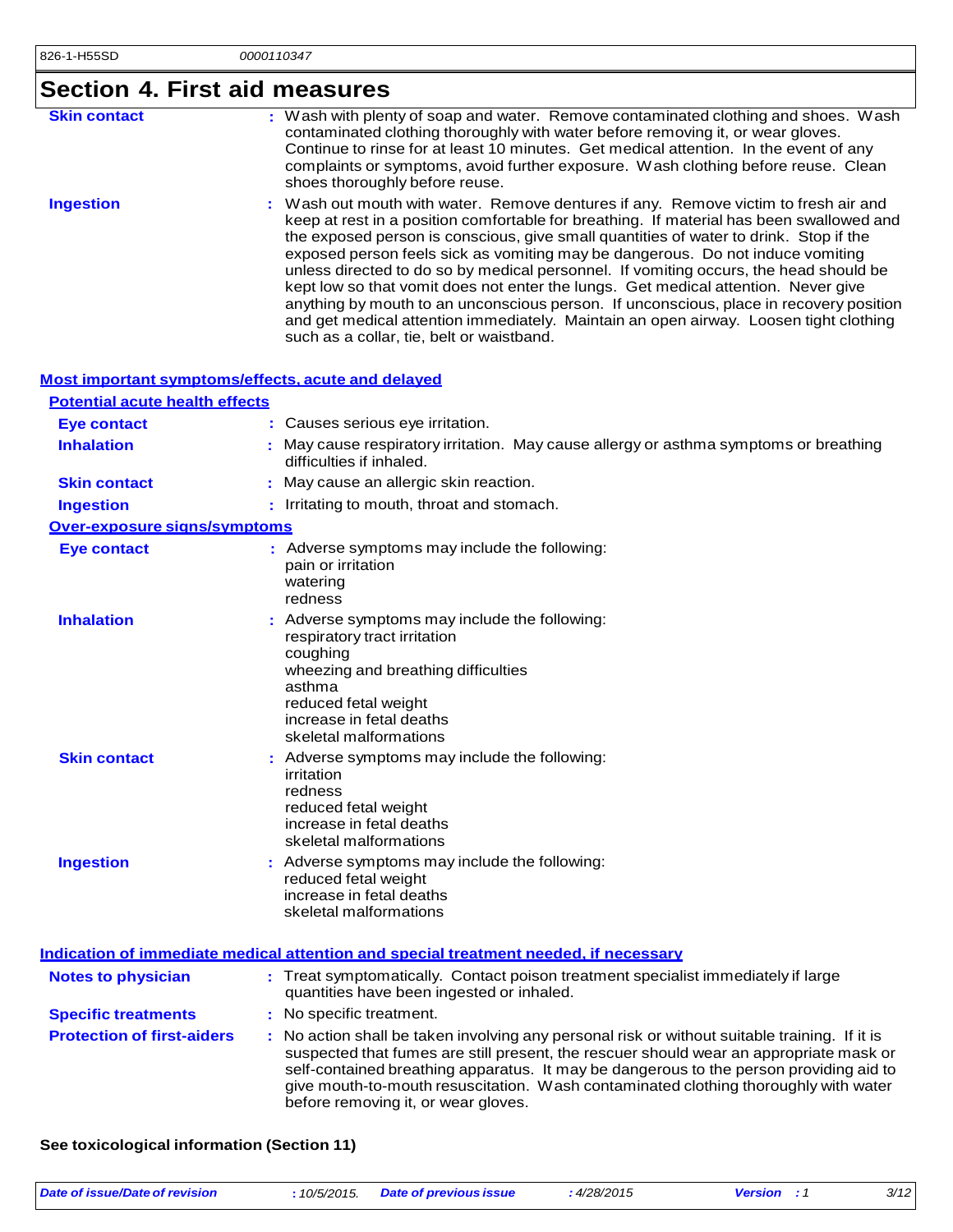## **Section 5. Fire-fighting measures**

| <b>Extinguishing media</b>                               |                                                                                                                                                                                                                                                                                                                               |
|----------------------------------------------------------|-------------------------------------------------------------------------------------------------------------------------------------------------------------------------------------------------------------------------------------------------------------------------------------------------------------------------------|
| <b>Suitable extinguishing</b><br>media                   | : Use dry chemical, $CO2$ , water spray (fog) or foam.                                                                                                                                                                                                                                                                        |
| Unsuitable extinguishing<br>media                        | : Do not use water jet.                                                                                                                                                                                                                                                                                                       |
| <b>Specific hazards arising</b><br>from the chemical     | . Highly flammable liquid and vapor. In a fire or if heated, a pressure increase will occur<br>and the container may burst, with the risk of a subsequent explosion. Runoff to sewer<br>may create fire or explosion hazard.                                                                                                  |
| <b>Hazardous thermal</b><br>decomposition products       | : Decomposition products may include the following materials:<br>carbon dioxide<br>carbon monoxide                                                                                                                                                                                                                            |
| <b>Special protective actions</b><br>for fire-fighters   | : Promptly isolate the scene by removing all persons from the vicinity of the incident if<br>there is a fire. No action shall be taken involving any personal risk or without suitable<br>training. Move containers from fire area if this can be done without risk. Use water<br>spray to keep fire-exposed containers cool. |
| <b>Special protective</b><br>equipment for fire-fighters | : Fire-fighters should wear appropriate protective equipment and self-contained breathing<br>apparatus (SCBA) with a full face-piece operated in positive pressure mode.                                                                                                                                                      |

## **Section 6. Accidental release measures**

| <b>Personal precautions, protective equipment and emergency procedures</b> |                       |                                                                                                                                                                                                                                                                                                                                                                                                                                                                                                                                                                                                                                                                                                                  |
|----------------------------------------------------------------------------|-----------------------|------------------------------------------------------------------------------------------------------------------------------------------------------------------------------------------------------------------------------------------------------------------------------------------------------------------------------------------------------------------------------------------------------------------------------------------------------------------------------------------------------------------------------------------------------------------------------------------------------------------------------------------------------------------------------------------------------------------|
| For non-emergency<br>personnel                                             |                       | : No action shall be taken involving any personal risk or without suitable training.<br>Evacuate surrounding areas. Keep unnecessary and unprotected personnel from<br>entering. Do not touch or walk through spilled material. Shut off all ignition sources.<br>No flares, smoking or flames in hazard area. Avoid breathing vapor or mist. Provide<br>adequate ventilation. Wear appropriate respirator when ventilation is inadequate. Put<br>on appropriate personal protective equipment.                                                                                                                                                                                                                  |
| For emergency responders :                                                 | emergency personnel". | If specialised clothing is required to deal with the spillage, take note of any information<br>in Section 8 on suitable and unsuitable materials. See also the information in "For non-                                                                                                                                                                                                                                                                                                                                                                                                                                                                                                                          |
| <b>Environmental precautions</b>                                           |                       | : Avoid dispersal of spilled material and runoff and contact with soil, waterways, drains<br>and sewers. Inform the relevant authorities if the product has caused environmental<br>pollution (sewers, waterways, soil or air).                                                                                                                                                                                                                                                                                                                                                                                                                                                                                  |
| Methods and materials for containment and cleaning up                      |                       |                                                                                                                                                                                                                                                                                                                                                                                                                                                                                                                                                                                                                                                                                                                  |
| <b>Small spill</b>                                                         |                       | : Stop leak if without risk. Move containers from spill area. Use spark-proof tools and<br>explosion-proof equipment. Dilute with water and mop up if water-soluble. Alternatively,<br>or if water-insoluble, absorb with an inert dry material and place in an appropriate waste<br>disposal container. Dispose of via a licensed waste disposal contractor.                                                                                                                                                                                                                                                                                                                                                    |
| <b>Large spill</b>                                                         |                       | Stop leak if without risk. Move containers from spill area. Use spark-proof tools and<br>explosion-proof equipment. Approach release from upwind. Prevent entry into sewers,<br>water courses, basements or confined areas. Wash spillages into an effluent treatment<br>plant or proceed as follows. Contain and collect spillage with non-combustible,<br>absorbent material e.g. sand, earth, vermiculite or diatomaceous earth and place in<br>container for disposal according to local regulations (see Section 13). Dispose of via a<br>licensed waste disposal contractor. Contaminated absorbent material may pose the<br>same hazard as the spilled product. Note: see Section 1 for emergency contact |

information and Section 13 for waste disposal.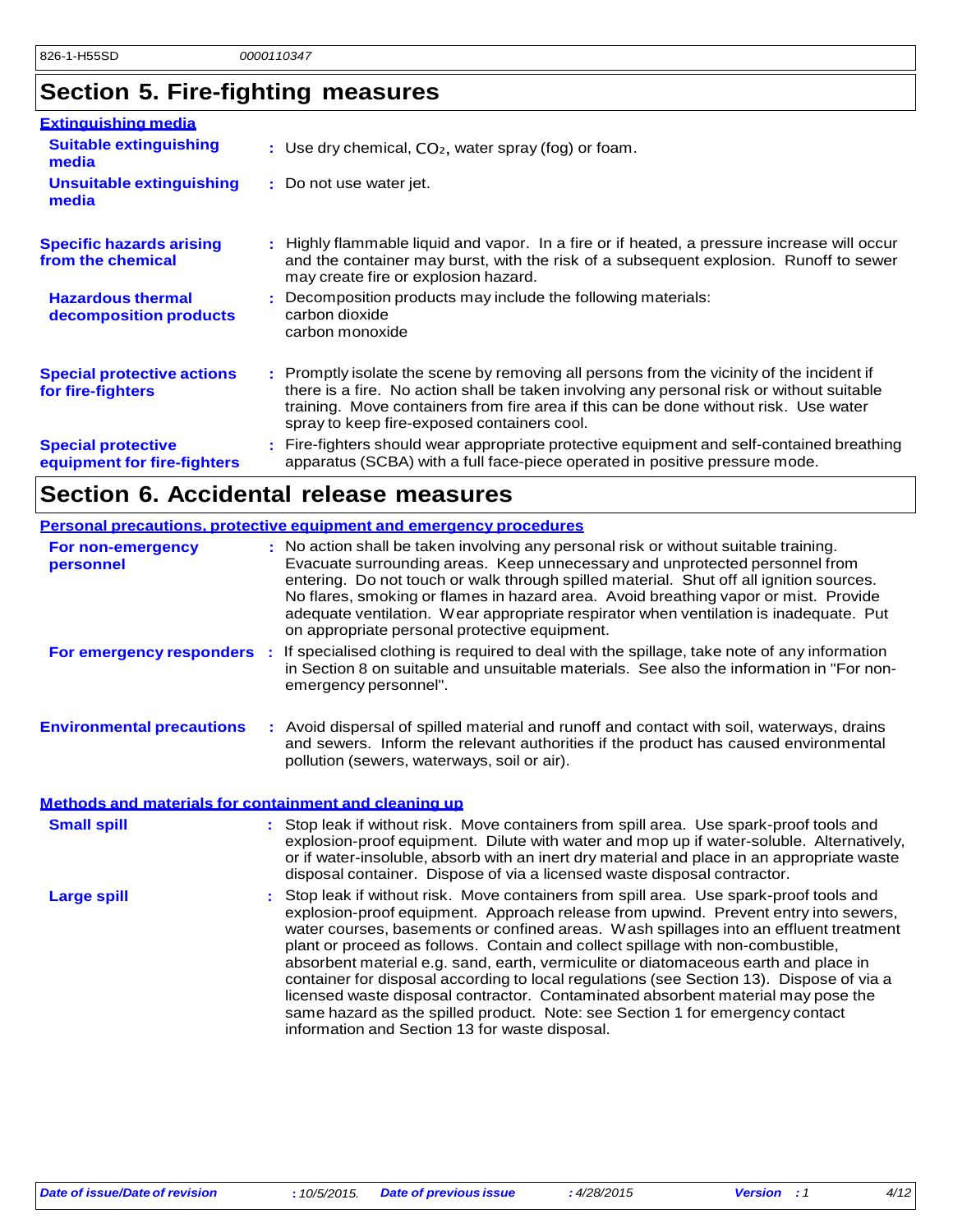## **Section 7. Handling and storage**

| <b>Precautions for safe handling</b>                                             |                                                                                                                                                                                                                                                                                                                                                                                                                                                                                                                                                                                                                                                                                                                                                                                                                                                                                                                                                                                                                                                                                                                                                                                                                                         |
|----------------------------------------------------------------------------------|-----------------------------------------------------------------------------------------------------------------------------------------------------------------------------------------------------------------------------------------------------------------------------------------------------------------------------------------------------------------------------------------------------------------------------------------------------------------------------------------------------------------------------------------------------------------------------------------------------------------------------------------------------------------------------------------------------------------------------------------------------------------------------------------------------------------------------------------------------------------------------------------------------------------------------------------------------------------------------------------------------------------------------------------------------------------------------------------------------------------------------------------------------------------------------------------------------------------------------------------|
| <b>Protective measures</b>                                                       | : Put on appropriate personal protective equipment (see Section 8). Persons with a<br>history of skin sensitization problems or asthma, allergies or chronic or recurrent<br>respiratory disease should not be employed in any process in which this product is used.<br>Avoid exposure - obtain special instructions before use. Avoid exposure during<br>pregnancy. Do not handle until all safety precautions have been read and understood.<br>Do not get in eyes or on skin or clothing. Do not breathe vapor or mist. Do not ingest.<br>Use only with adequate ventilation. Wear appropriate respirator when ventilation is<br>inadequate. Do not enter storage areas and confined spaces unless adequately<br>ventilated. Keep in the original container or an approved alternative made from a<br>compatible material, kept tightly closed when not in use. Store and use away from heat,<br>sparks, open flame or any other ignition source. Use explosion-proof electrical<br>(ventilating, lighting and material handling) equipment. Use only non-sparking tools.<br>Take precautionary measures against electrostatic discharges. Empty containers retain<br>product residue and can be hazardous. Do not reuse container. |
| <b>Advice on general</b><br>occupational hygiene                                 | Eating, drinking and smoking should be prohibited in areas where this material is<br>handled, stored and processed. Workers should wash hands and face before eating,<br>drinking and smoking. Remove contaminated clothing and protective equipment before<br>entering eating areas. See also Section 8 for additional information on hygiene<br>measures.                                                                                                                                                                                                                                                                                                                                                                                                                                                                                                                                                                                                                                                                                                                                                                                                                                                                             |
| <b>Conditions for safe storage,</b><br>including any<br><b>incompatibilities</b> | Store in accordance with local regulations. Store in a segregated and approved area.<br>Store in original container protected from direct sunlight in a dry, cool and well-ventilated<br>area, away from incompatible materials (see Section 10) and food and drink. Store<br>locked up. Eliminate all ignition sources. Separate from oxidizing materials. Keep<br>container tightly closed and sealed until ready for use. Containers that have been<br>opened must be carefully resealed and kept upright to prevent leakage. Do not store in<br>unlabeled containers. Use appropriate containment to avoid environmental<br>contamination.                                                                                                                                                                                                                                                                                                                                                                                                                                                                                                                                                                                          |
|                                                                                  |                                                                                                                                                                                                                                                                                                                                                                                                                                                                                                                                                                                                                                                                                                                                                                                                                                                                                                                                                                                                                                                                                                                                                                                                                                         |

## **Section 8. Exposure controls/personal protection**

#### **Control parameters**

#### **Occupational exposure limits**

| <b>Ingredient name</b>   | <b>Exposure limits</b>                                                                                                                                               |  |  |
|--------------------------|----------------------------------------------------------------------------------------------------------------------------------------------------------------------|--|--|
| tetrahydrofuran          | <b>ACGIH TLV (United States).</b><br>TWA: 50 ppm 8 hours.<br>STEL: 100 ppm 15 minutes.<br><b>OSHA PEL (United States).</b><br>TWA: 200 ppm 8 hours.                  |  |  |
| toluene                  | <b>ACGIH TLV (United States).</b><br>TWA: 20 ppm 8 hours.<br><b>OSHA PEL (United States).</b><br>CEIL: 500 ppm<br>TWA: 200 ppm 8 hours.<br>STEL: 300 ppm 15 minutes. |  |  |
| aliphatic polyisocyanate | <b>ACGIH TLV (United States).</b><br>TWA: 1 mg/m <sup>3</sup> 8 hours.                                                                                               |  |  |

| <b>Appropriate engineering</b><br><b>controls</b> | : Use only with adequate ventilation. Use process enclosures, local exhaust ventilation or<br>other engineering controls to keep worker exposure to airborne contaminants below any<br>recommended or statutory limits. The engineering controls also need to keep gas,<br>vapor or dust concentrations below any lower explosive limits. Use explosion-proof<br>ventilation equipment. |
|---------------------------------------------------|-----------------------------------------------------------------------------------------------------------------------------------------------------------------------------------------------------------------------------------------------------------------------------------------------------------------------------------------------------------------------------------------|
| <b>Environmental exposure</b><br><b>controls</b>  | : Emissions from ventilation or work process equipment should be checked to ensure<br>they comply with the requirements of environmental protection legislation. In some<br>cases, fume scrubbers, filters or engineering modifications to the process equipment<br>will be necessary to reduce emissions to acceptable levels.                                                         |

*Date of issue/Date of revision* **:** *10/5/2015. Date of previous issue : 4/28/2015 Version : 1 5/12*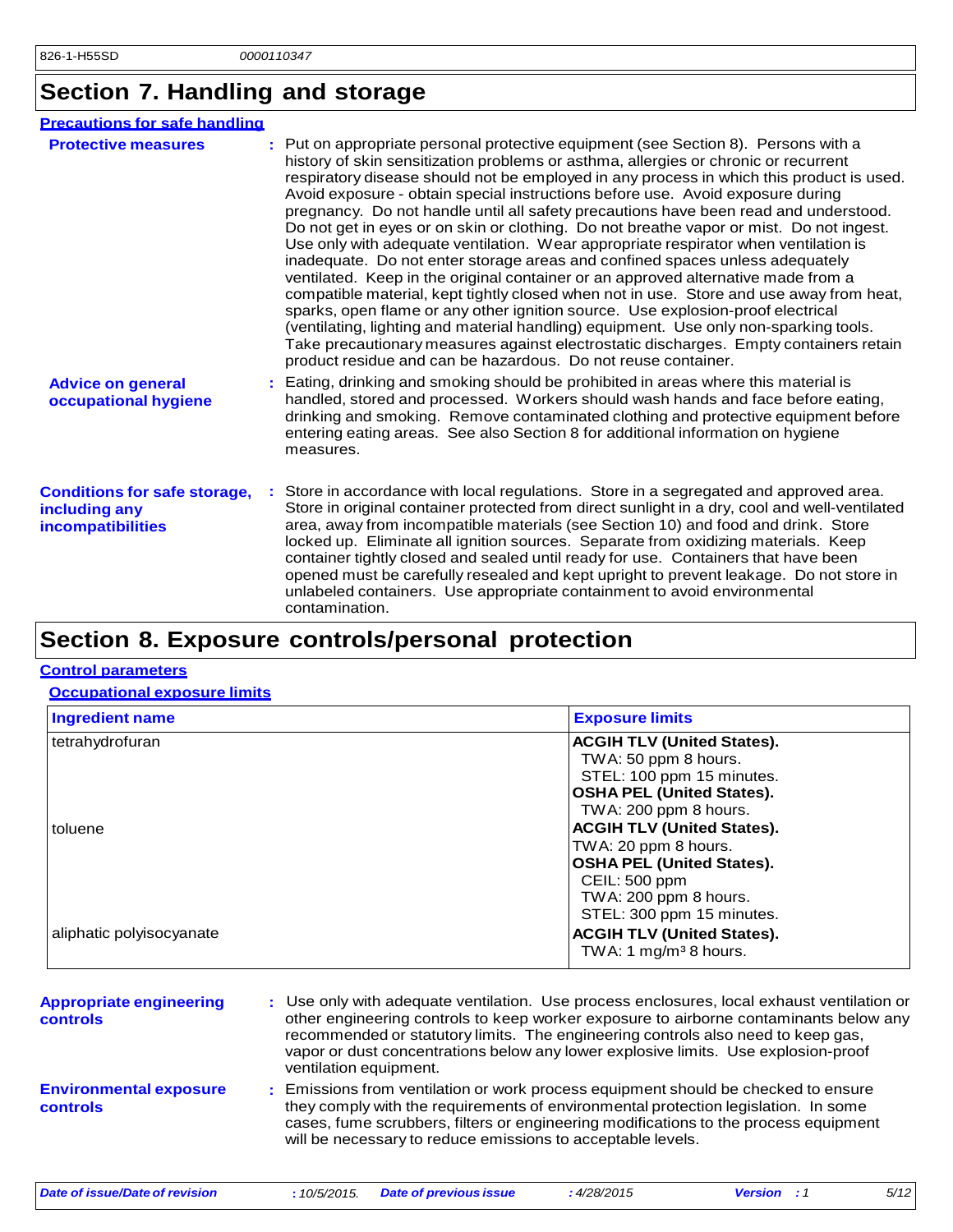## **Section 8. Exposure controls/personal protection**

| <b>Individual protection measures</b> |                                                                                                                                                                                                                                                                                                                                                                                                                                                                                                                                                                                                                        |
|---------------------------------------|------------------------------------------------------------------------------------------------------------------------------------------------------------------------------------------------------------------------------------------------------------------------------------------------------------------------------------------------------------------------------------------------------------------------------------------------------------------------------------------------------------------------------------------------------------------------------------------------------------------------|
| <b>Hygiene measures</b>               | Wash hands, forearms and face thoroughly after handling chemical products, before<br>eating, smoking and using the lavatory and at the end of the working period.<br>Appropriate techniques should be used to remove potentially contaminated clothing.<br>Contaminated work clothing should not be allowed out of the workplace. Wash<br>contaminated clothing before reusing. Ensure that eyewash stations and safety<br>showers are close to the workstation location.                                                                                                                                              |
|                                       | Selection of personal protective equipment (PPE) is to be established by the employer<br>performing a PPE hazard assessment. In the U.S.A, OSHA requires completion of a<br>documented PPE hazard assessment as described in 29 CFR 1910.132.                                                                                                                                                                                                                                                                                                                                                                          |
| <b>Eye/face protection</b>            | : Safety eyewear complying with an approved standard should be used when a risk<br>assessment indicates this is necessary to avoid exposure to liquid splashes, mists,<br>gases or dusts. If contact is possible, the following protection should be worn, unless<br>the assessment indicates a higher degree of protection: chemical splash goggles.                                                                                                                                                                                                                                                                  |
| <b>Skin protection</b>                |                                                                                                                                                                                                                                                                                                                                                                                                                                                                                                                                                                                                                        |
| <b>Hand protection</b>                | : Chemical-resistant, impervious gloves complying with an approved standard should be<br>worn at all times when handling chemical products if a risk assessment indicates this is<br>necessary. Considering the parameters specified by the glove manufacturer, check<br>during use that the gloves are still retaining their protective properties. It should be<br>noted that the time to breakthrough for any glove material may be different for different<br>glove manufacturers. In the case of mixtures, consisting of several substances, the<br>protection time of the gloves cannot be accurately estimated. |
| <b>Body protection</b>                | : Personal protective equipment for the body should be selected based on the task being<br>performed and the risks involved and should be approved by a specialist before<br>handling this product. When there is a risk of ignition from static electricity, wear anti-<br>static protective clothing. For the greatest protection from static discharges, clothing<br>should include anti-static overalls, boots and gloves.                                                                                                                                                                                         |
| <b>Other skin protection</b>          | : Appropriate footwear and any additional skin protection measures should be selected<br>based on the task being performed and the risks involved and should be approved by a<br>specialist before handling this product.                                                                                                                                                                                                                                                                                                                                                                                              |
| <b>Respiratory protection</b>         | : Use a properly fitted, air-purifying or air-fed respirator complying with an approved<br>standard if a risk assessment indicates this is necessary. Respirator selection must be<br>based on known or anticipated exposure levels, the hazards of the product and the safe<br>working limits of the selected respirator.                                                                                                                                                                                                                                                                                             |
|                                       | Dry sanding, flame cutting and/or welding of the dry paint film will give rise to dust and/<br>or hazardous fumes. Wet sanding/flatting should be used wherever possible. If<br>exposure cannot be avoided by the provision of local exhaust ventilation, suitable<br>respiratory protective equipment should be used.                                                                                                                                                                                                                                                                                                 |

## **Section 9. Physical and chemical properties**

| <b>Appearance</b>                               |                                                                                      |
|-------------------------------------------------|--------------------------------------------------------------------------------------|
| <b>Physical state</b>                           | $:$ Liquid.                                                                          |
| <b>Color</b>                                    | : Not available.                                                                     |
| <b>Odor</b>                                     | : Not available.                                                                     |
| рH                                              | : Not available.                                                                     |
| <b>Melting point</b>                            | : Not available.                                                                     |
| <b>Boiling point</b>                            | : $65 - 225$ °C (149 - 437 °F)                                                       |
| <b>Flash point</b>                              | : Closed cup: $-21C$ ( $-5.8F$ )                                                     |
| <b>Evaporation rate</b>                         | : Highest known value: Greater than 1. (tetrahydrofuran) compared with butyl acetate |
| Lower and upper explosive<br>(flammable) limits | : Lower: 0.9% Upper: 11.8%                                                           |
| <b>Vapor pressure</b>                           | : 143 mm Hg (19.019 kPa) (Highest known value: tetrahydrofuran)                      |
| <b>Vapor density</b>                            | $:$ > 1 (Air = 1) (Calculation method)                                               |
| <b>Volatility</b>                               | $: 67.16\%$ (w/w)                                                                    |
| <b>Density</b>                                  | $: 0.992$ g/cm <sup>3</sup>                                                          |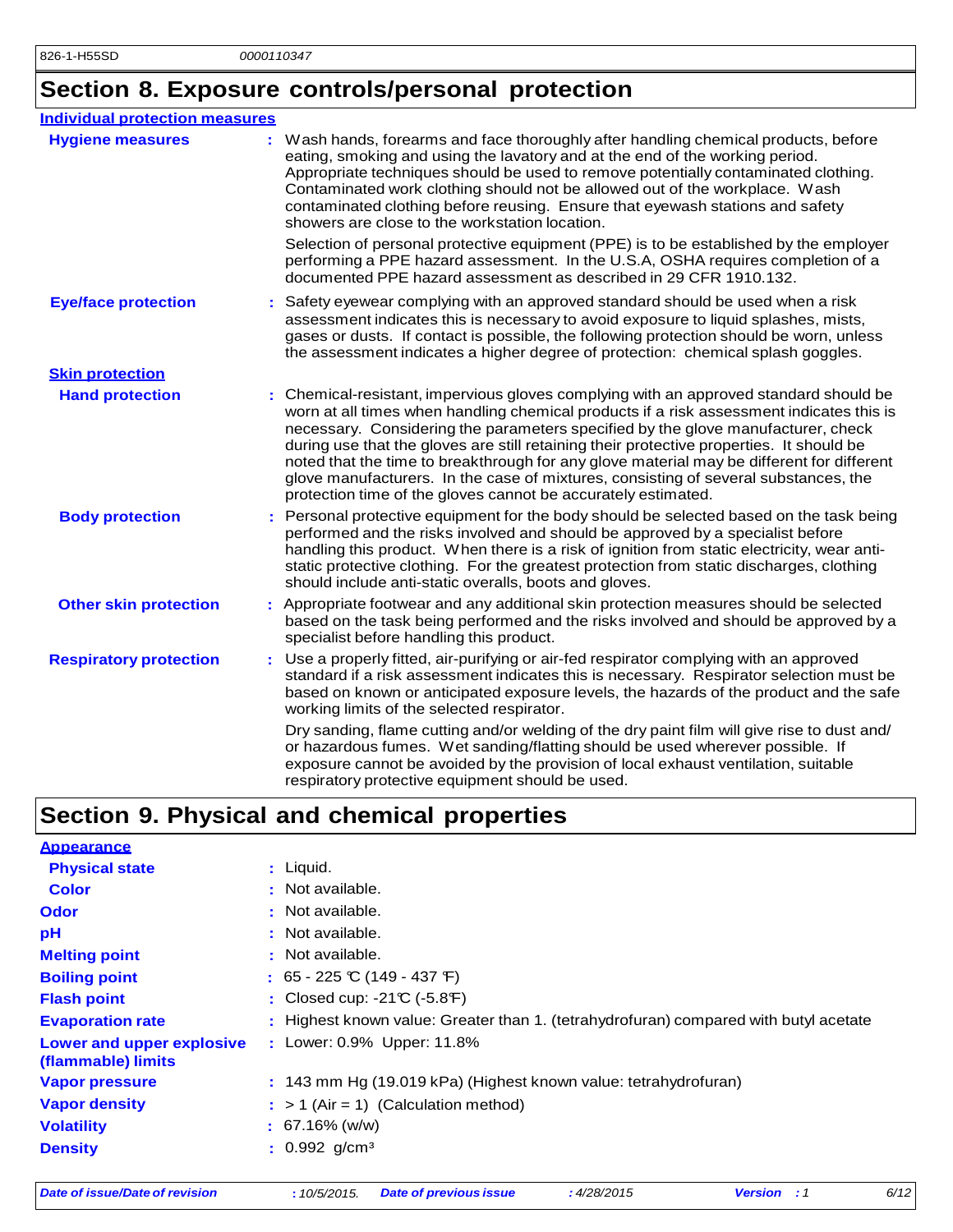## **Section 9. Physical and chemical properties**

| <b>Solubility</b>                                 | : Not available. |
|---------------------------------------------------|------------------|
| <b>Partition coefficient: n-</b><br>octanol/water | : Not available. |
| <b>Decomposition temperature</b>                  | : Not available. |

## **Section 10. Stability and reactivity**

| <b>Reactivity</b>                            | : No specific test data related to reactivity available for this product or its ingredients.                                                                                 |
|----------------------------------------------|------------------------------------------------------------------------------------------------------------------------------------------------------------------------------|
| <b>Chemical stability</b>                    | : The product is stable.                                                                                                                                                     |
| <b>Possibility of hazardous</b><br>reactions | : Under normal conditions of storage and use, hazardous reactions will not occur.                                                                                            |
| <b>Conditions to avoid</b>                   | : Avoid all possible sources of ignition (spark or flame). Do not pressurize, cut, weld,<br>braze, solder, drill, grind or expose containers to heat or sources of ignition. |
| Incompatible materials                       | : Reactive or incompatible with the following materials:<br>oxidizing materials                                                                                              |
| <b>Hazardous decomposition</b><br>products   | : Under normal conditions of storage and use, hazardous decomposition products should<br>not be produced.                                                                    |

## **Section 11. Toxicological information**

### **Information on toxicological effects**

### **Acute toxicity**

| <b>Product/ingredient name</b> | <b>Result</b>                | <b>Species</b> | <b>Dose</b>             | <b>Exposure</b>          |
|--------------------------------|------------------------------|----------------|-------------------------|--------------------------|
| tetrahydrofuran                | <b>LC50 Inhalation Vapor</b> | Rat            | $ 53900 \text{ mg/m}^3$ | 14 hours                 |
|                                | ILD50 Oral                   | Rat            | 1650 mg/kg              |                          |
| I toluene                      | <b>LC50 Inhalation Vapor</b> | Rat            | 49000 mg/m <sup>3</sup> | 14 hours                 |
|                                | ILD50 Dermal                 | Rabbit         | 12124 mg/kg             | $\overline{\phantom{0}}$ |
|                                | LD50 Oral                    | Rat            | $ 636 \text{ mg/kg} $   | $\overline{\phantom{0}}$ |

#### **Irritation/Corrosion**

Not available.

#### **Sensitization**

Not available.

### **Mutagenicity**

Not available.

#### **Carcinogenicity**

### **Reproductive toxicity**

Not available.

### **Teratogenicity**

| <b>Product/ingredient name</b> | <b>Result</b>         | <b>Species</b>                                    | <b>Dose</b> | <b>Exposure</b> |
|--------------------------------|-----------------------|---------------------------------------------------|-------------|-----------------|
| I toluene                      | Positive - Unreported | <b>Mammal</b> -<br><b>Species</b><br>lunspecified |             |                 |

**Specific target organ toxicity (single exposure)**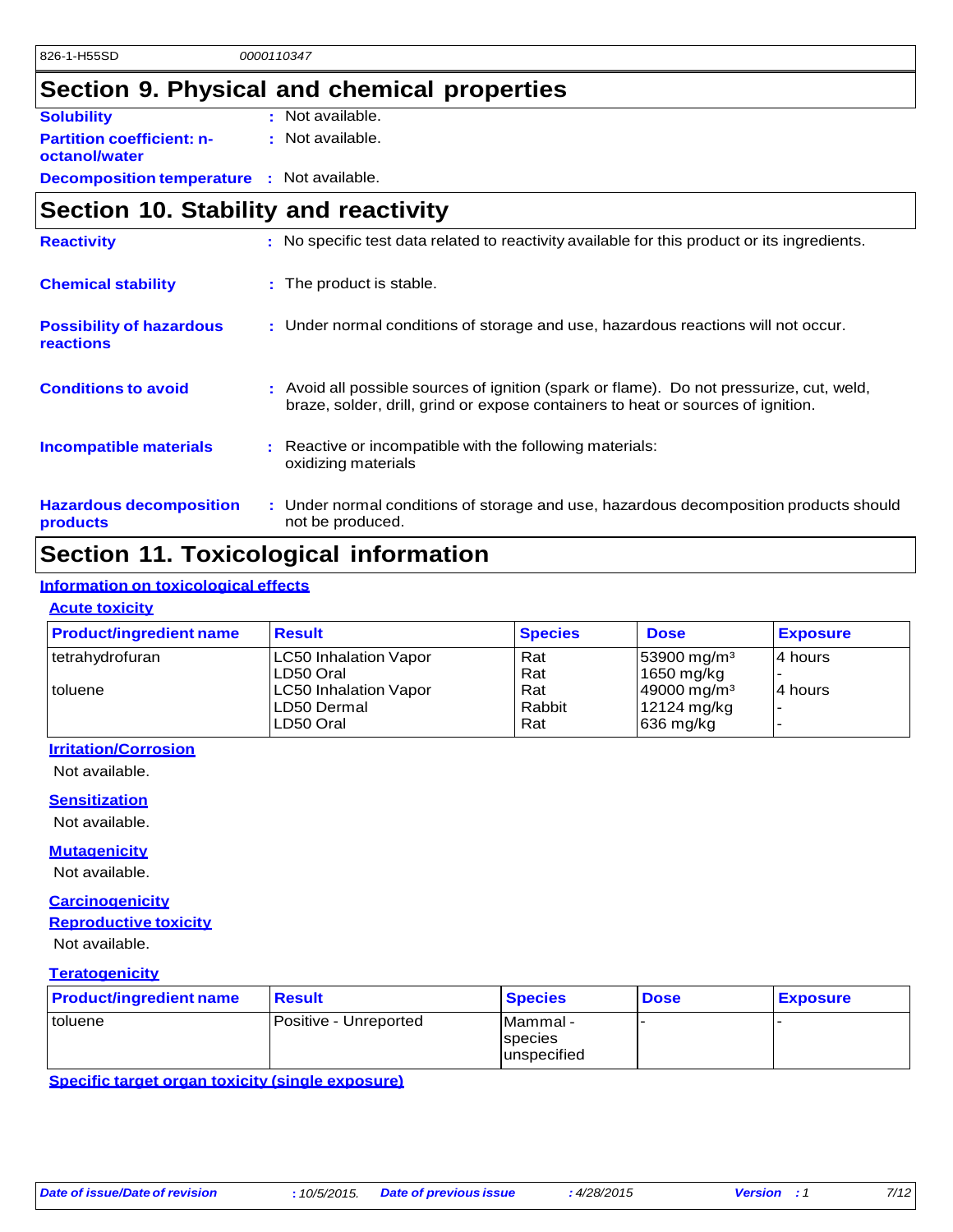## **Section 11. Toxicological information**

| <b>Name</b>                                        | <b>Category</b>          | <b>Route of</b><br>exposure        | <b>Target organs</b>                                 |
|----------------------------------------------------|--------------------------|------------------------------------|------------------------------------------------------|
| tetrahydrofuran<br>toluene                         | Category 3<br>Category 3 | Not applicable.<br>Not applicable. | Respiratory tract<br>lirritation<br>Narcotic effects |
| Specific target organ toxicity (repeated exposure) |                          |                                    |                                                      |
| <b>Name</b>                                        | <b>Category</b>          | <b>Route of</b>                    | <b>Target organs</b>                                 |

**exposure**

### dimethyl glutarate **Category 2** Not determined respiratory tract **Aspiration hazard**

| <b>Name</b> | <b>Result</b>                         |
|-------------|---------------------------------------|
| toluene     | <b>ASPIRATION HAZARD - Category 1</b> |

| <b>Information on the likely</b> |  | : Not available. |  |
|----------------------------------|--|------------------|--|
|----------------------------------|--|------------------|--|

|  |  | routes of exposure |
|--|--|--------------------|
|--|--|--------------------|

| <b>Potential acute health effects</b> |                                                                                                                   |
|---------------------------------------|-------------------------------------------------------------------------------------------------------------------|
| Eye contact                           | : Causes serious eye irritation.                                                                                  |
| <b>Inhalation</b>                     | : May cause respiratory irritation. May cause allergy or asthma symptoms or breathing<br>difficulties if inhaled. |
| <b>Skin contact</b>                   | : May cause an allergic skin reaction.                                                                            |
| <b>Ingestion</b>                      | : Irritating to mouth, throat and stomach.                                                                        |

#### **Symptoms related to the physical, chemical and toxicological characteristics**

| <b>Eye contact</b>  | : Adverse symptoms may include the following:<br>pain or irritation<br>watering<br>redness                                                                                                                               |
|---------------------|--------------------------------------------------------------------------------------------------------------------------------------------------------------------------------------------------------------------------|
| <b>Inhalation</b>   | : Adverse symptoms may include the following:<br>respiratory tract irritation<br>coughing<br>wheezing and breathing difficulties<br>asthma<br>reduced fetal weight<br>increase in fetal deaths<br>skeletal malformations |
| <b>Skin contact</b> | : Adverse symptoms may include the following:<br>irritation<br>redness<br>reduced fetal weight<br>increase in fetal deaths<br>skeletal malformations                                                                     |
| <b>Ingestion</b>    | : Adverse symptoms may include the following:<br>reduced fetal weight<br>increase in fetal deaths<br>skeletal malformations                                                                                              |

|                                                   | Delayed and immediate effects and also chronic effects from short and long term exposure |
|---------------------------------------------------|------------------------------------------------------------------------------------------|
| <b>Short term exposure</b>                        |                                                                                          |
| <b>Potential immediate</b><br><b>effects</b>      | : Not available.                                                                         |
| <b>Potential delayed effects : Not available.</b> |                                                                                          |
| Long term exposure                                |                                                                                          |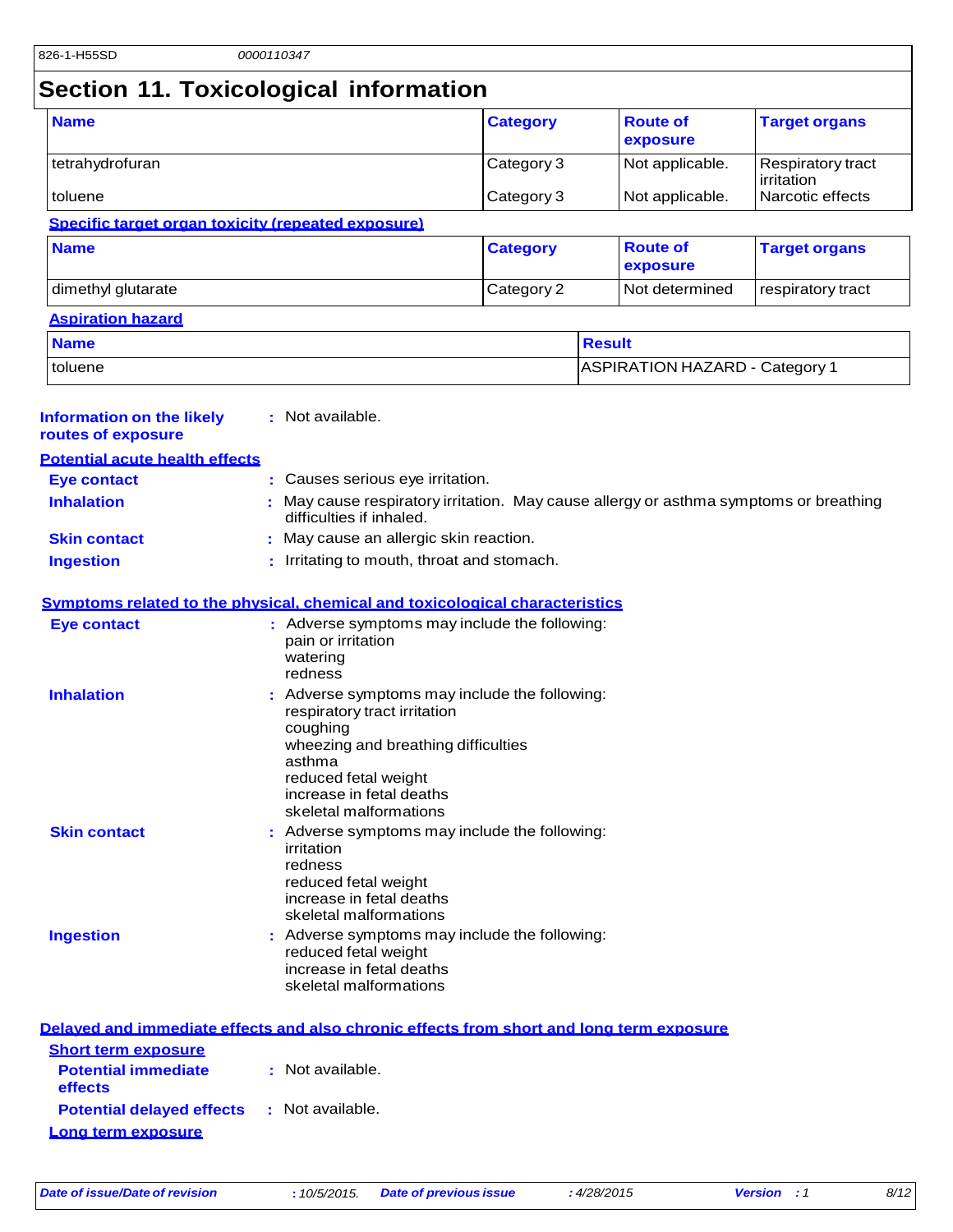## **Section 11. Toxicological information**

| <b>Potential immediate</b><br>effects   |    | : Not available.                                                                                                                                                             |
|-----------------------------------------|----|------------------------------------------------------------------------------------------------------------------------------------------------------------------------------|
| <b>Potential delayed effects</b>        |    | : Not available.                                                                                                                                                             |
| <b>Potential chronic health effects</b> |    |                                                                                                                                                                              |
| Not available.                          |    |                                                                                                                                                                              |
| General                                 | ÷. | May cause damage to organs through prolonged or repeated exposure. Once<br>sensitized, a severe allergic reaction may occur when subsequently exposed to very low<br>levels. |
| <b>Carcinogenicity</b>                  |    | : No known significant effects or critical hazards.                                                                                                                          |
| <b>Mutagenicity</b>                     |    | : No known significant effects or critical hazards.                                                                                                                          |
| <b>Teratogenicity</b>                   | ÷. | Suspected of damaging the unborn child.                                                                                                                                      |
| <b>Developmental effects</b>            |    | : No known significant effects or critical hazards.                                                                                                                          |
| <b>Fertility effects</b>                |    | Suspected of damaging fertility.                                                                                                                                             |
|                                         |    |                                                                                                                                                                              |

## **Section 12. Ecological information**

Data available upon request.

### **Section 13. Disposal considerations**

| <b>Disposal methods</b> | : The generation of waste should be avoided or minimized wherever possible. Disposal<br>of this product, solutions and any by-products should at all times comply with the             |
|-------------------------|----------------------------------------------------------------------------------------------------------------------------------------------------------------------------------------|
|                         | requirements of environmental protection and waste disposal legislation and any<br>regional local authority requirements. Dispose of surplus and non-recyclable products               |
|                         | via a licensed waste disposal contractor. Waste should not be disposed of untreated to                                                                                                 |
|                         | the sewer unless fully compliant with the requirements of all authorities with jurisdiction.<br>Waste packaging should be recycled. Incineration or landfill should only be considered |
|                         | when recycling is not feasible. This material and its container must be disposed of in a<br>safe way. Care should be taken when handling emptied containers that have not been         |
|                         | cleaned or rinsed out. Empty containers or liners may retain some product residues.<br>Vapor from product residues may create a highly flammable or explosive atmosphere               |
|                         | inside the container. Do not cut, weld or grind used containers unless they have been<br>cleaned thoroughly internally. Avoid dispersal of spilled material and runoff and contact     |
|                         | with soil, waterways, drains and sewers.                                                                                                                                               |

**Disposal should be in accordance with applicable regional, national and local laws and regulations.**

|                                        | <b>DOT</b><br><b>Classification</b> | <b>TDG</b><br><b>Classification</b> | <b>Mexico</b><br><b>Classification</b> | <b>ADR/RID</b> | <b>IMDG</b>    | <b>IATA</b>    |
|----------------------------------------|-------------------------------------|-------------------------------------|----------------------------------------|----------------|----------------|----------------|
| <b>UN number</b>                       | <b>UN1263</b>                       | <b>UN1263</b>                       | <b>UN1263</b>                          | <b>UN1263</b>  | <b>UN1263</b>  | UN1263         |
| <b>UN proper</b><br>shipping name      | Paint                               | Paint                               | Paint                                  | Paint          | Paint          | Paint          |
| <b>Transport</b><br>hazard class(es)   | 3<br><b>FLAMMABLE LIQUE</b>         | 3                                   | 3                                      | 3              | 3              | 3              |
| <b>Packing group</b>                   | $\mathbf{II}$                       | Ш                                   | Ш                                      | $\mathbf{H}$   | $\mathbf{H}$   | Ш              |
| <b>Environmental</b><br><b>hazards</b> | No.                                 | No.                                 | No.                                    | No.            | No.            | No.            |
| <b>Date of issue/Date of revision</b>  |                                     | :10/5/2015.                         | <b>Date of previous issue</b>          | :4/28/2015     | <b>Version</b> | $\therefore$ 1 |

### **Section 14. Transport information**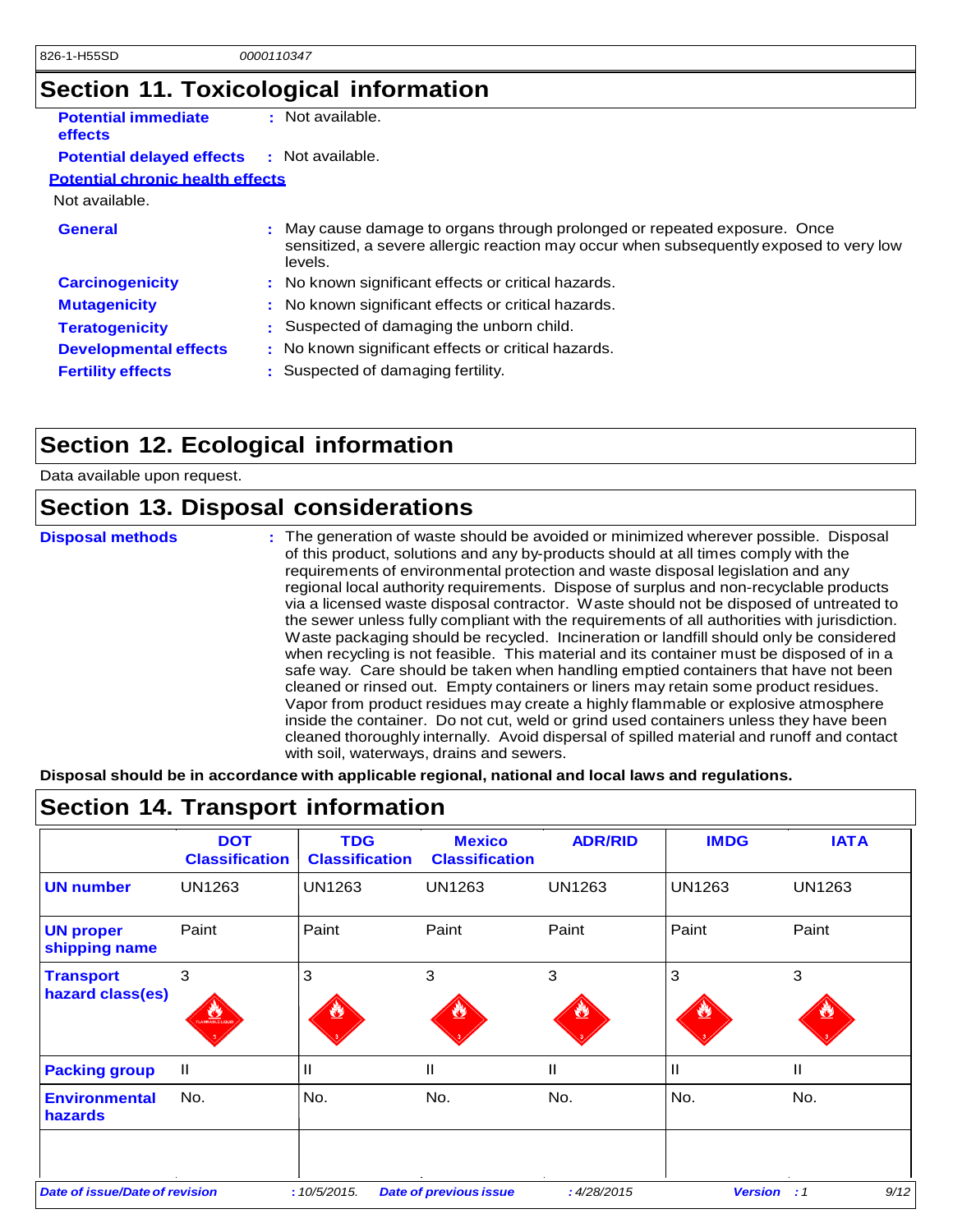### **Section 14. Transport information**

| <b>Additional</b><br>information | <b>Reportable</b><br>quantity<br>1897.1 lbs /<br>861.28 kg [229.<br>36 gal / 868.23<br>L]<br>Package sizes<br>shipped in<br>quantities less<br>than the<br>product<br>reportable | $\beta$ ection 14. Hansport information<br><b>Special</b><br>provisions<br>640 (C)<br><b>Tunnel code</b><br>(D/E) |
|----------------------------------|----------------------------------------------------------------------------------------------------------------------------------------------------------------------------------|-------------------------------------------------------------------------------------------------------------------|
|                                  | quantity are<br>not subject to<br>the RQ<br>(reportable<br>quantity)<br>transportation<br>requirements.                                                                          |                                                                                                                   |

**Special precautions for user : Transport within user's premises:** always transport in closed containers that are upright and secure. Ensure that persons transporting the product know what to do in the event of an accident or spillage.

**Transport in bulk according :** Not available. **to Annex II of MARPOL 73/78 and the IBC Code**

### **Section 15. Regulatory information**

**U.S. Federal regulations : United States inventory (TSCA 8b)**: All components are listed or exempted.

**Clean Air Act (CAA) 112 regulated toxic substances**: xylene, mixed isomers; cumene; toluene; methanol; ethyl benzene; 4-methylpentan-2-one

#### **SARA 313**

|                                                  | <b>Product name</b> | <b>CAS number</b> | $\frac{1}{2}$ |
|--------------------------------------------------|---------------------|-------------------|---------------|
| <b>Form R - Reporting</b><br><b>requirements</b> | toluene             | $108 - 88 - 3$    | 2.98          |

SARA 313 notifications must not be detached from the SDS and any copying and redistribution of the SDS shall include copying and redistribution of the notice attached to copies of the SDS subsequently redistributed.

| <b>State regulations</b> |                                      |
|--------------------------|--------------------------------------|
| <b>Massachusetts</b>     | : None of the components are listed. |
| <b>New York</b>          | : None of the components are listed. |
| <b>New Jersey</b>        | : None of the components are listed. |
| <b>Pennsylvania</b>      | : None of the components are listed. |

#### **California Prop. 65**

**WARNING:** This product contains less than 0.1% of a chemical known to the State of California to cause cancer. **WARNING:** This product contains a chemical known to the State of California to cause birth defects or other reproductive harm.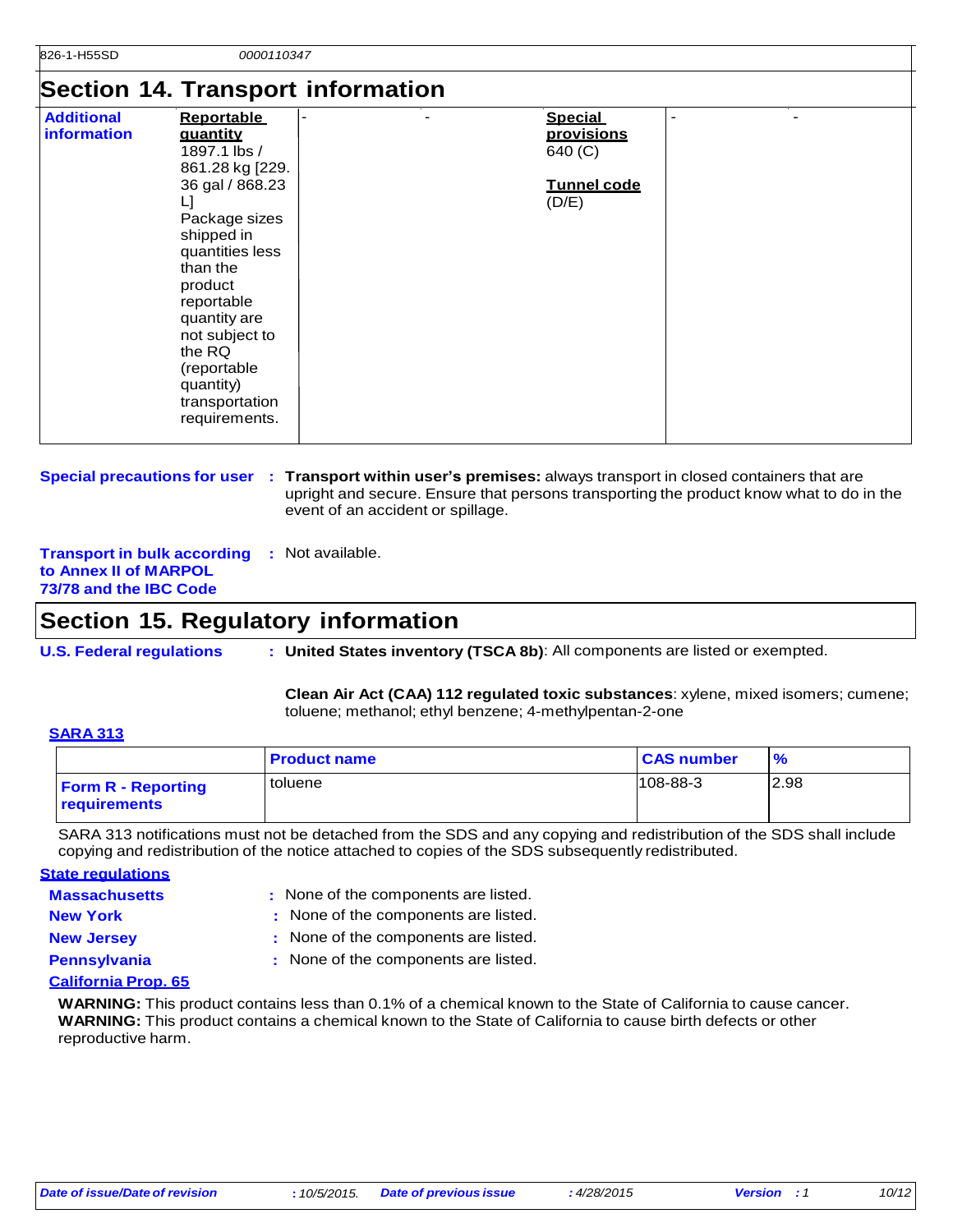## **Section 15. Regulatory information**

| <b>Ingredient name</b>                                                             |              | <b>Cancer</b> | <b>Reproductive</b>                                                                                                                                                                                                                                                  | <b>No significant risk</b><br>level                         | <b>Maximum</b><br>acceptable dosage<br>level |
|------------------------------------------------------------------------------------|--------------|---------------|----------------------------------------------------------------------------------------------------------------------------------------------------------------------------------------------------------------------------------------------------------------------|-------------------------------------------------------------|----------------------------------------------|
| toluene                                                                            |              | No.           | Yes.                                                                                                                                                                                                                                                                 | No.                                                         | No.                                          |
| 4-methylpentan-2-one                                                               |              | Yes.          | Yes.                                                                                                                                                                                                                                                                 | No.                                                         | No.                                          |
| ethyl benzene                                                                      |              | Yes.          | No.                                                                                                                                                                                                                                                                  | No.                                                         | No.                                          |
| methanol                                                                           |              | No.           | Yes.                                                                                                                                                                                                                                                                 | No.                                                         | No.                                          |
| cumene                                                                             |              | Yes.          | No.                                                                                                                                                                                                                                                                  | No.                                                         | No.                                          |
| <b>Canada inventory</b>                                                            |              |               | : All components are listed or exempted.                                                                                                                                                                                                                             |                                                             |                                              |
| <b>International requlations</b>                                                   |              |               |                                                                                                                                                                                                                                                                      |                                                             |                                              |
|                                                                                    |              |               | China inventory (IECSC): Not determined.<br>Japan inventory: Not determined.<br>Korea inventory: Not determined.<br>Malaysia Inventory (EHS Register): Not determined.<br>Philippines inventory (PICCS): Not determined.<br>Taiwan inventory (CSNN): Not determined. | New Zealand Inventory of Chemicals (NZIoC): Not determined. |                                              |
| <b>Chemical Weapons</b><br><b>Convention List Schedule</b><br><b>I</b> Chemicals   | : Not listed |               |                                                                                                                                                                                                                                                                      |                                                             |                                              |
| <b>Chemical Weapons</b><br><b>Convention List Schedule</b><br><b>Il Chemicals</b>  | : Not listed |               |                                                                                                                                                                                                                                                                      |                                                             |                                              |
| <b>Chemical Weapons</b><br><b>Convention List Schedule</b><br><b>III Chemicals</b> | : Not listed |               |                                                                                                                                                                                                                                                                      |                                                             |                                              |

## **Section 16. Other information**

### **Hazardous Material Information System (U.S.A.)**



Caution: HMIS® ratings are based on a 0-4 rating scale, with 0 representing minimal hazards or risks, and 4 representing significant hazards or risks Although HMIS® ratings are not required on SDSs under 29 CFR 1910. 1200, the preparer may choose to provide them. HMIS® ratings are to be used with a fully implemented HMIS® **program. HMIS® is a registered mark of the National Paint & Coatings Association (NPCA). HMIS® materials may be purchased exclusively from J. J. Keller (800) 327-6868.**

**The customer is responsible for determining the PPE code for this material.** 

**National Fire Protection Association (U.S.A.)**



**Reprinted with permission from NFPA 704-2001, Identification of the Hazards of Materials for Emergency Response Copyright ©1997, National Fire Protection Association, Quincy, MA 02269. This reprinted material is not the complete and official position of the National Fire Protection Association, on the referenced subject which is represented only by the standard in its entirety.**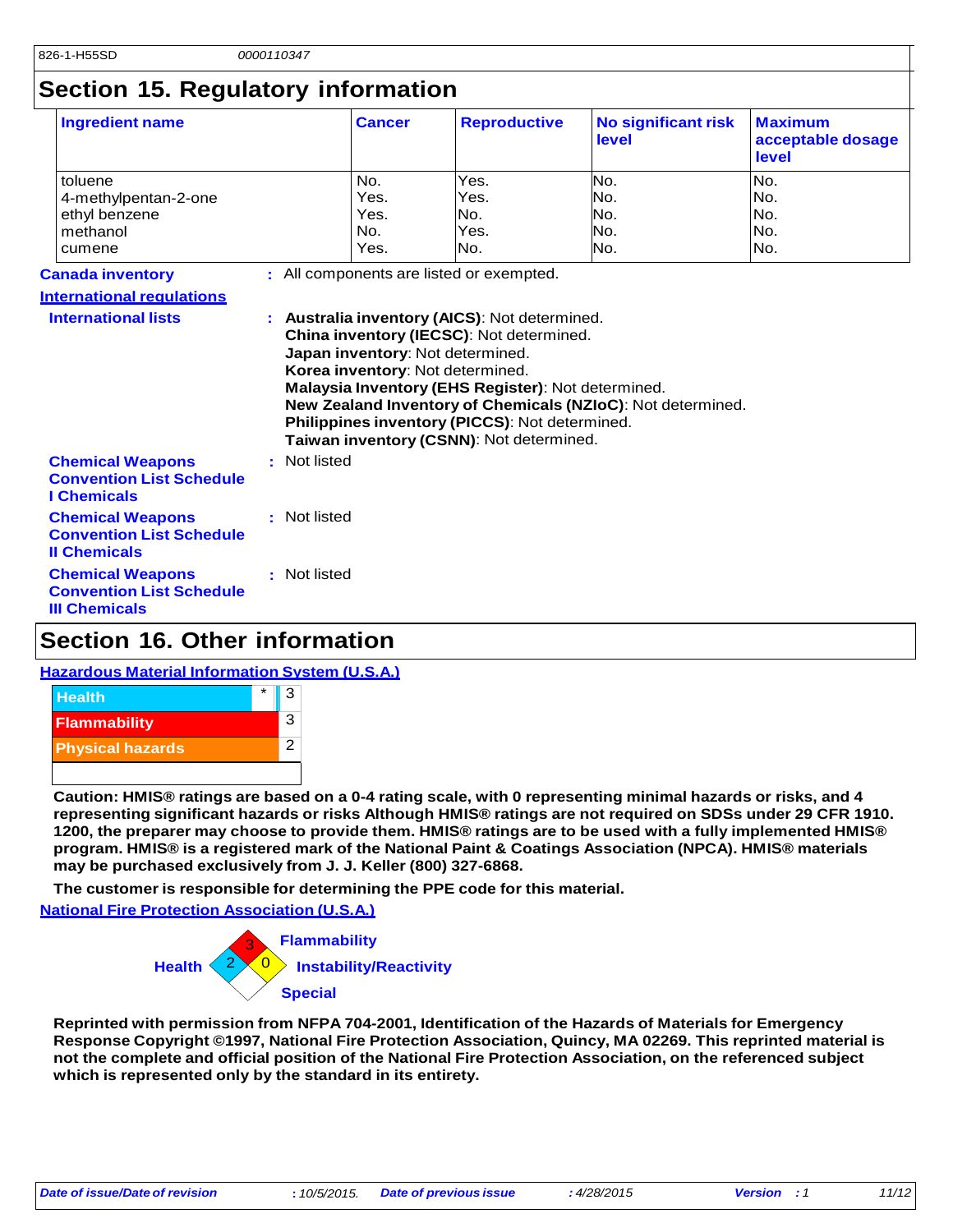### **Section 16. Other information**

**Copyright ©2001, National Fire Protection Association, Quincy, MA 02269. This warning system is intended to be interpreted and applied only by properly trained individuals to identify fire, health and reactivity hazards of chemicals. The user is referred to certain limited number of chemicals with recommended classifications in**  NFPA 49 and NFPA 325, which would be used as a guideline only. Whether the chemicals are classified by NFPA **or not, anyone using the 704 systems to classify chemicals does so at their own risk.**

| <b>History</b>                    |                                                                                                                                                                                                                                                                                                                                                                                                                                                                                                                                                                         |
|-----------------------------------|-------------------------------------------------------------------------------------------------------------------------------------------------------------------------------------------------------------------------------------------------------------------------------------------------------------------------------------------------------------------------------------------------------------------------------------------------------------------------------------------------------------------------------------------------------------------------|
| Date of printing                  | 10/5/2015.                                                                                                                                                                                                                                                                                                                                                                                                                                                                                                                                                              |
| Date of issue/Date of<br>revision | : 10/5/2015.                                                                                                                                                                                                                                                                                                                                                                                                                                                                                                                                                            |
| Date of previous issue            | : 4/28/2015                                                                                                                                                                                                                                                                                                                                                                                                                                                                                                                                                             |
| <b>Version</b>                    | : 1                                                                                                                                                                                                                                                                                                                                                                                                                                                                                                                                                                     |
| <b>Key to abbreviations</b>       | $\therefore$ ATE = Acute Toxicity Estimate<br>BCF = Bioconcentration Factor<br>GHS = Globally Harmonized System of Classification and Labelling of Chemicals<br>IATA = International Air Transport Association<br>IBC = Intermediate Bulk Container<br><b>IMDG</b> = International Maritime Dangerous Goods<br>LogPow = logarithm of the octanol/water partition coefficient<br>MARPOL 73/78 = International Convention for the Prevention of Pollution From Ships,<br>1973 as modified by the Protocol of 1978. ("Marpol" = marine pollution)<br>$UN = United Nations$ |
| <b>References</b>                 | Not available.                                                                                                                                                                                                                                                                                                                                                                                                                                                                                                                                                          |

#### **Indicates information that has changed from previously issued version.**

#### **Notice to reader**

IMPORTANT NOTE The information in this data sheet is not intended to be exhaustive and is based on the present state of our knowledge and on current laws: any person using the product for any purpose other than that specifically recommended in the technical data sheet without first obtaining written confirmation from us as to the suitability of the product for the intended purpose does so at his own risk. It is always the responsibility of the user to take all necessary steps to fulfill the demands set out in the local rules and legislation. Always read the Material Data Sheet and the Technical Data Sheet for this product if available. All advice we give or any statement made about the product by us (whether in this data sheet or otherwise) is correct to the best of our knowledge but we have no control over the quality or the condition of the substrate or the many factors affecting the use and application of the product. Therefore, unless we specifically agree in writing otherwise, we do not accept any liability whatsoever for the performance of the product or for any loss or damage arising out of the use of the product. All products supplied and technical advice given are subject to our standard terms and **conditions of sale. You should request a copy of this document and review it carefully. The information** contained in this data sheet is subject to modification from time to time in the light of experience and our policy of continuous development. It is the user's responsibility to verify that this data sheet is current prior to using **the product.**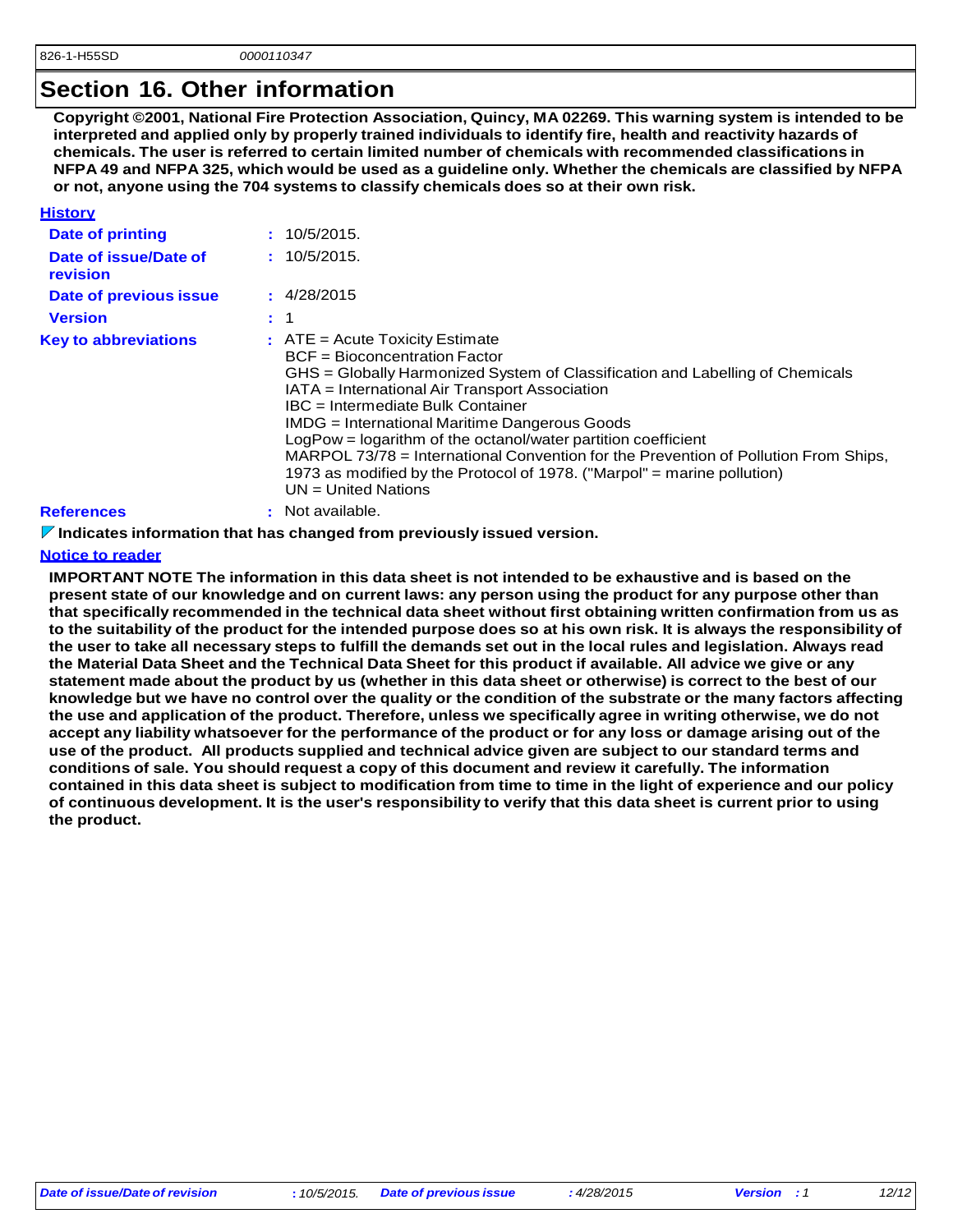### **MLG 33 Low Gloss Seam Sealer (Part B)**



Safety Data Sheet **Sheet** Sheet Sheet Sheet Sheet Sheet Sheet Sheet Sheet Sheet Sheet Sheet Sheet Sheet Sheet Sheet Sheet Sheet Sheet Sheet Sheet Sheet Sheet Sheet Sheet Sheet Sheet Sheet Sheet Sheet Sheet Sheet Sheet Shee

According To Federal Register / Vol. 77, No. 58 / Monday, March 26, 2012 / Rules And Regulations

### **Section 1. Identification**

#### **Prepared for**

**Mannington Mills, Inc. P.O. Box 30 – Route 45 75 Mannington Mills Road Salem, New Jersey 08079 U.S.A.**

#### **Phone Numbers:**

**General Information: (856) 935-3000 Product/Medical Emergency Phone Number (24 Hours): (866) 359-5602 Transport Emergency: Within the U.S. - CHEMTREC: (800) 424-9300 Outside the U.S. – CHEMTREC: +1-703-527-3887**

> **Product no. : 826-2A Product Name : MLG 33 Low Gloss Seam Sealer (Part B)**

#### *Date of issue/Date of revision* **:** *10/5/2015. Date of previous issue : 4/28/2015 Version : 1.01 1/11* **Section 2. Hazards identification OSHA/HCS status :** This material is considered hazardous by the OSHA Hazard Communication Standard (29 CFR 1910.1200). **Classification of the substance or mixture :** FLAMMABLE LIQUIDS - Category 2 SERIOUS EYE DAMAGE/ EYE IRRITATION - Category 2A SPECIFIC TARGET ORGAN TOXICITY (SINGLE EXPOSURE) (Respiratory tract irritation) - Category 3 **GHS label elements Hazard pictograms : Signal word :** Danger **Hazard statements :** Highly flammable liquid and vapor. Causes serious eye irritation. May cause respiratory irritation. **Precautionary statements General :** Read label before use. Keep out of reach of children. If medical advice is needed, have product container or label at hand. **Prevention :** Wear protective gloves. Wear eye or face protection. Keep away from heat, sparks, open flames and hot surfaces. - No smoking. Use explosion-proof electrical, ventilating, lighting and all material-handling equipment. Use only non-sparking tools. Take precautionary measures against static discharge. Keep container tightly closed. Use only outdoors or in a well-ventilated area. Avoid breathing vapor. Wash hands thoroughly after handling. **Response :** IF INHALED: Remove victim to fresh air and keep at rest in a position comfortable for breathing. Call a POISON CENTER or physician if you feel unwell. IF ON SKIN (or hair): Take off immediately all contaminated clothing. Rinse skin with water or shower. IF IN EYES: Rinse cautiously with water for several minutes. Remove contact lenses, if present and easy to do. Continue rinsing. If eye irritation persists: Get medical attention. **Storage 19.1 :** Store locked up. Store in a well-ventilated place. Keep cool. **Disposal <b>Exercice :** Dispose of contents and container in accordance with all local, regional, national and international regulations.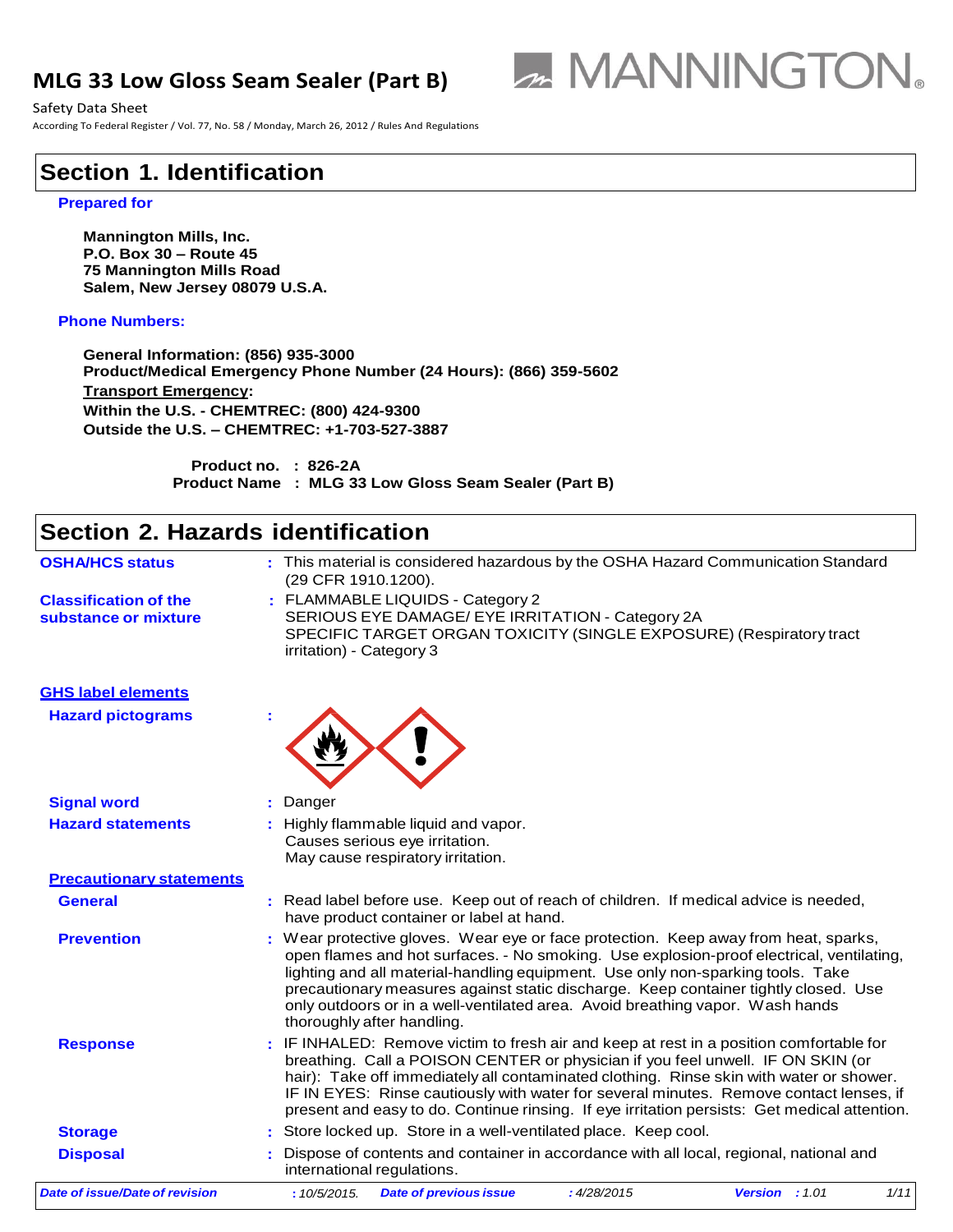### **Section 2. Hazards identification**

**Hazards not otherwise** 

**:** None known.

#### **classified**

NOTICE: Reports have associated repeated and prolonged OVEREXPOSURE to solvents with permanent brain and nervous system damage. Intentional misuse by deliberately concentrating and inhaling the contents of this package may be harmful or fatal.

### **Section 3. Composition/information on ingredients**

| <b>Substance/mixture</b> | : Mixture        |
|--------------------------|------------------|
| <b>Other means of</b>    | : Not available. |
| <b>identification</b>    |                  |

#### **CAS number/other identifiers**

| <b>CAS number</b>   | : Not applicable. |
|---------------------|-------------------|
| <b>Product code</b> | $: 826-2A$        |

| <b>Ingredient name</b>                                                               | $\frac{9}{6}$ | <b>CAS number</b>         |
|--------------------------------------------------------------------------------------|---------------|---------------------------|
| cyclohexanone<br>tetrahydrofuran<br>l urethane bis oxazolidine<br>l aromatic solvent |               | 108-94-1<br>109-99-9<br>. |

Any concentration shown as a range is to protect confidentiality or is due to batch variation.

There are no additional ingredients present which, within the current knowledge of the supplier and in the **concentrations applicable, are classified as hazardous to health or the environment and hence require reporting in this section.**

**Occupational exposure limits, if available, are listed in Section 8.**

### **Section 4. First aid measures**

| <b>Description of necessary first aid measures</b> |                                                                                                                                                                                                                                                                                                                                                                                                                                                                                                                                                                                                                                                                                                                                                                                                                                                                                                                |  |
|----------------------------------------------------|----------------------------------------------------------------------------------------------------------------------------------------------------------------------------------------------------------------------------------------------------------------------------------------------------------------------------------------------------------------------------------------------------------------------------------------------------------------------------------------------------------------------------------------------------------------------------------------------------------------------------------------------------------------------------------------------------------------------------------------------------------------------------------------------------------------------------------------------------------------------------------------------------------------|--|
| <b>Eye contact</b>                                 | : Immediately flush eyes with plenty of water, occasionally lifting the upper and lower<br>eyelids. Check for and remove any contact lenses. Continue to rinse for at least 10<br>minutes. Get medical attention.                                                                                                                                                                                                                                                                                                                                                                                                                                                                                                                                                                                                                                                                                              |  |
| <b>Inhalation</b>                                  | : Remove victim to fresh air and keep at rest in a position comfortable for breathing. If it<br>is suspected that fumes are still present, the rescuer should wear an appropriate mask<br>or self-contained breathing apparatus. If not breathing, if breathing is irregular or if<br>respiratory arrest occurs, provide artificial respiration or oxygen by trained personnel. It<br>may be dangerous to the person providing aid to give mouth-to-mouth resuscitation.<br>Get medical attention. If necessary, call a poison center or physician. If unconscious,<br>place in recovery position and get medical attention immediately. Maintain an open<br>airway. Loosen tight clothing such as a collar, tie, belt or waistband. In case of<br>inhalation of decomposition products in a fire, symptoms may be delayed. The exposed<br>person may need to be kept under medical surveillance for 48 hours. |  |
| <b>Skin contact</b>                                | : Flush contaminated skin with plenty of water. Remove contaminated clothing and<br>shoes. Get medical attention if symptoms occur. Wash clothing before reuse. Clean<br>shoes thoroughly before reuse.                                                                                                                                                                                                                                                                                                                                                                                                                                                                                                                                                                                                                                                                                                        |  |
| <b>Ingestion</b>                                   | Wash out mouth with water. Remove dentures if any. Remove victim to fresh air and<br>keep at rest in a position comfortable for breathing. If material has been swallowed and<br>the exposed person is conscious, give small quantities of water to drink. Stop if the<br>exposed person feels sick as vomiting may be dangerous. Do not induce vomiting<br>unless directed to do so by medical personnel. If vomiting occurs, the head should be<br>kept low so that vomit does not enter the lungs. Get medical attention if adverse health<br>effects persist or are severe. Never give anything by mouth to an unconscious person.<br>If unconscious, place in recovery position and get medical attention immediately.<br>Maintain an open airway. Loosen tight clothing such as a collar, tie, belt or waistband.                                                                                        |  |

**Most important symptoms/effects, acute and delayed Potential acute health effects**

*Date of issue/Date of revision* **:** *10/5/2015. Date of previous issue : 4/28/2015 Version : 1.01 2/11*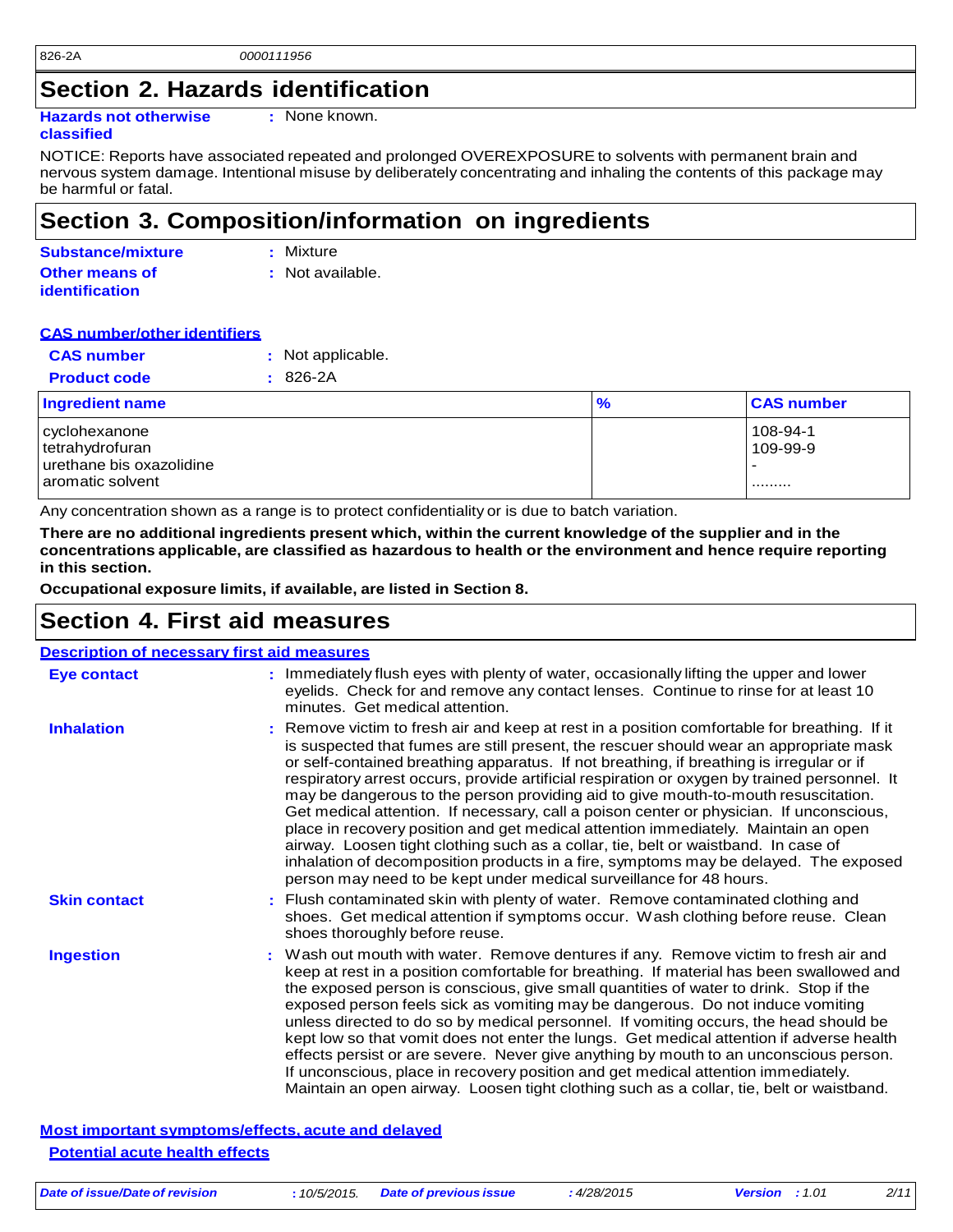# **Section 4. First aid measures**

| <b>Eye contact</b>                | : Causes serious eye irritation.                                                                                                                                                                                                                                                                                        |
|-----------------------------------|-------------------------------------------------------------------------------------------------------------------------------------------------------------------------------------------------------------------------------------------------------------------------------------------------------------------------|
| <b>Inhalation</b>                 | May cause respiratory irritation. Exposure to decomposition products may cause a<br>health hazard. Serious effects may be delayed following exposure.                                                                                                                                                                   |
| <b>Skin contact</b>               | : No known significant effects or critical hazards.                                                                                                                                                                                                                                                                     |
| <b>Ingestion</b>                  | : Irritating to mouth, throat and stomach.                                                                                                                                                                                                                                                                              |
| Over-exposure signs/symptoms      |                                                                                                                                                                                                                                                                                                                         |
| <b>Eye contact</b>                | : Adverse symptoms may include the following:<br>pain or irritation<br>watering<br>redness                                                                                                                                                                                                                              |
| <b>Inhalation</b>                 | : Adverse symptoms may include the following:<br>respiratory tract irritation<br>coughing                                                                                                                                                                                                                               |
| <b>Skin contact</b>               | : No specific data.                                                                                                                                                                                                                                                                                                     |
| <b>Ingestion</b>                  | : No specific data.                                                                                                                                                                                                                                                                                                     |
|                                   | <u>Indication of immediate medical attention and special treatment needed, if necessary</u>                                                                                                                                                                                                                             |
| <b>Notes to physician</b>         | : In case of inhalation of decomposition products in a fire, symptoms may be delayed.<br>The exposed person may need to be kept under medical surveillance for 48 hours.                                                                                                                                                |
| <b>Specific treatments</b>        | : No specific treatment.                                                                                                                                                                                                                                                                                                |
| <b>Protection of first-aiders</b> | : No action shall be taken involving any personal risk or without suitable training. If it is<br>suspected that fumes are still present, the rescuer should wear an appropriate mask or<br>self-contained breathing apparatus. It may be dangerous to the person providing aid to<br>give mouth-to-mouth resuscitation. |

#### **See toxicological information (Section 11)**

### **Section 5. Fire-fighting measures**

| <b>Extinguishing media</b>                               |                                                                                                                                                                                                                                                                                                                               |
|----------------------------------------------------------|-------------------------------------------------------------------------------------------------------------------------------------------------------------------------------------------------------------------------------------------------------------------------------------------------------------------------------|
| <b>Suitable extinguishing</b><br>media                   | : Use dry chemical, $CO2$ , water spray (fog) or foam.                                                                                                                                                                                                                                                                        |
| <b>Unsuitable extinguishing</b><br>media                 | : Do not use water jet.                                                                                                                                                                                                                                                                                                       |
| <b>Specific hazards arising</b><br>from the chemical     | . Highly flammable liquid and vapor. In a fire or if heated, a pressure increase will occur<br>and the container may burst, with the risk of a subsequent explosion. Runoff to sewer<br>may create fire or explosion hazard.                                                                                                  |
| <b>Hazardous thermal</b><br>decomposition products       | : Decomposition products may include the following materials:<br>carbon dioxide<br>carbon monoxide<br>nitrogen oxides<br>halogenated compounds<br>metal oxide/oxides                                                                                                                                                          |
| <b>Special protective actions</b><br>for fire-fighters   | : Promptly isolate the scene by removing all persons from the vicinity of the incident if<br>there is a fire. No action shall be taken involving any personal risk or without suitable<br>training. Move containers from fire area if this can be done without risk. Use water<br>spray to keep fire-exposed containers cool. |
| <b>Special protective</b><br>equipment for fire-fighters | : Fire-fighters should wear appropriate protective equipment and self-contained breathing<br>apparatus (SCBA) with a full face-piece operated in positive pressure mode.                                                                                                                                                      |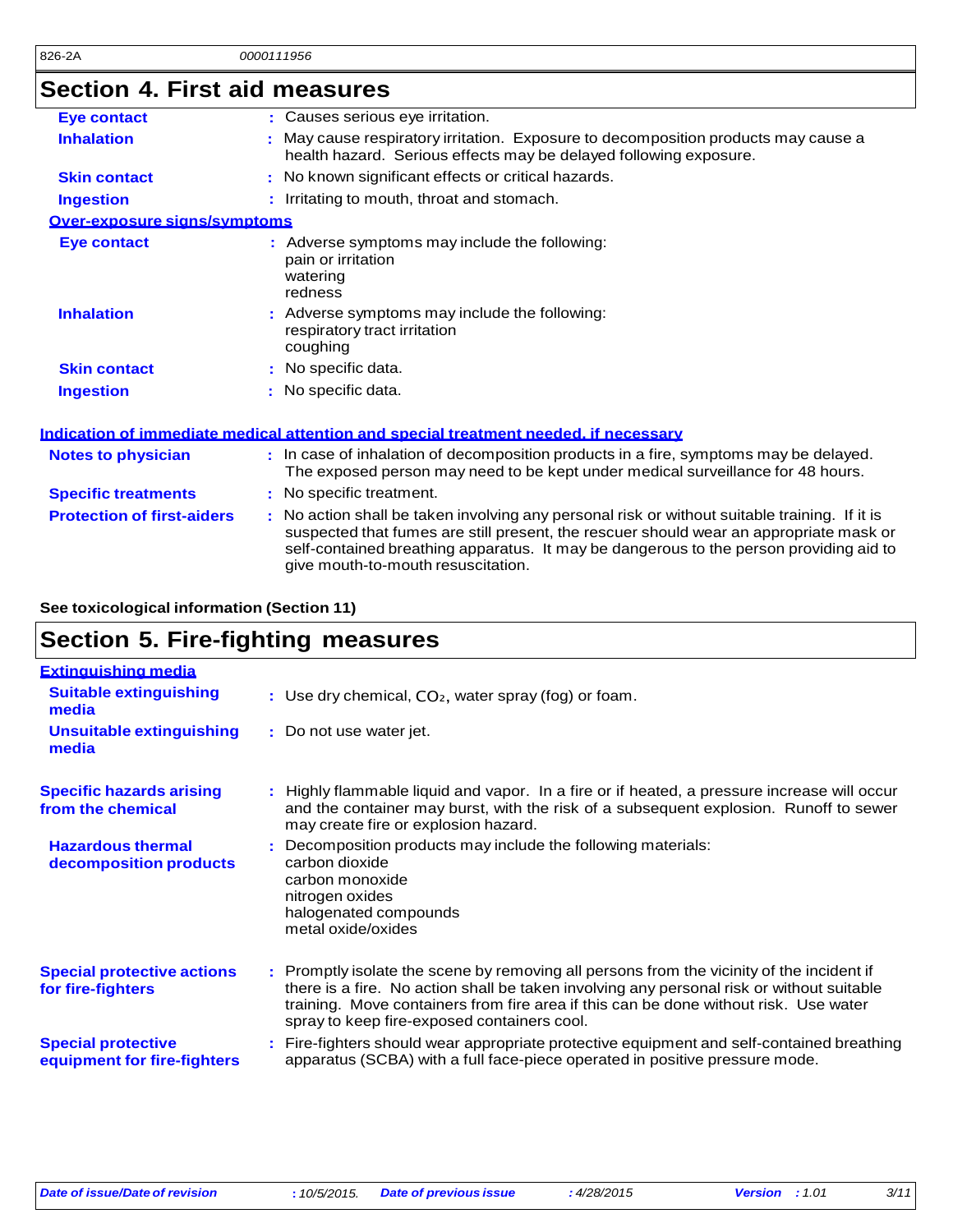## **Section 6. Accidental release measures**

| Personal precautions, protective equipment and emergency procedures |                                                                                                                                                                                                                                                                                                                                                                                                                                                                                                                                                                                                                                                                                                                                                                    |  |
|---------------------------------------------------------------------|--------------------------------------------------------------------------------------------------------------------------------------------------------------------------------------------------------------------------------------------------------------------------------------------------------------------------------------------------------------------------------------------------------------------------------------------------------------------------------------------------------------------------------------------------------------------------------------------------------------------------------------------------------------------------------------------------------------------------------------------------------------------|--|
| For non-emergency<br>personnel                                      | : No action shall be taken involving any personal risk or without suitable training.<br>Evacuate surrounding areas. Keep unnecessary and unprotected personnel from<br>entering. Do not touch or walk through spilled material. Shut off all ignition sources.<br>No flares, smoking or flames in hazard area. Avoid breathing vapor or mist. Provide<br>adequate ventilation. Wear appropriate respirator when ventilation is inadequate. Put<br>on appropriate personal protective equipment.                                                                                                                                                                                                                                                                    |  |
| For emergency responders :                                          | If specialized clothing is required to deal with the spillage, take note of any information<br>in Section 8 on suitable and unsuitable materials. See also the information in "For non-<br>emergency personnel".                                                                                                                                                                                                                                                                                                                                                                                                                                                                                                                                                   |  |
| <b>Environmental precautions</b>                                    | : Avoid dispersal of spilled material and runoff and contact with soil, waterways, drains<br>and sewers. Inform the relevant authorities if the product has caused environmental<br>pollution (sewers, waterways, soil or air).                                                                                                                                                                                                                                                                                                                                                                                                                                                                                                                                    |  |
| Methods and materials for containment and cleaning up               |                                                                                                                                                                                                                                                                                                                                                                                                                                                                                                                                                                                                                                                                                                                                                                    |  |
| <b>Small spill</b>                                                  | : Stop leak if without risk. Move containers from spill area. Use spark-proof tools and<br>explosion-proof equipment. Dilute with water and mop up if water-soluble. Alternatively,<br>or if water-insoluble, absorb with an inert dry material and place in an appropriate waste<br>disposal container. Dispose of via a licensed waste disposal contractor.                                                                                                                                                                                                                                                                                                                                                                                                      |  |
| <b>Large spill</b>                                                  | Stop leak if without risk. Move containers from spill area. Use spark-proof tools and<br>explosion-proof equipment. Approach release from upwind. Prevent entry into sewers,<br>water courses, basements or confined areas. Wash spillages into an effluent treatment<br>plant or proceed as follows. Contain and collect spillage with non-combustible,<br>absorbent material e.g. sand, earth, vermiculite or diatomaceous earth and place in<br>container for disposal according to local regulations (see Section 13). Dispose of via a<br>licensed waste disposal contractor. Contaminated absorbent material may pose the<br>same hazard as the spilled product. Note: see Section 1 for emergency contact<br>information and Section 13 for waste disposal. |  |

## **Section 7. Handling and storage**

| <b>Precautions for safe handling</b>                                             |                                                                                                                                                                                                                                                                                                                                                                                                                                                                                                                                                                                                                                                                                                                                                                                                                                                               |
|----------------------------------------------------------------------------------|---------------------------------------------------------------------------------------------------------------------------------------------------------------------------------------------------------------------------------------------------------------------------------------------------------------------------------------------------------------------------------------------------------------------------------------------------------------------------------------------------------------------------------------------------------------------------------------------------------------------------------------------------------------------------------------------------------------------------------------------------------------------------------------------------------------------------------------------------------------|
| <b>Protective measures</b>                                                       | : Put on appropriate personal protective equipment (see Section 8). Do not ingest. Avoid<br>contact with eyes, skin and clothing. Avoid breathing vapor or mist. Use only with<br>adequate ventilation. Wear appropriate respirator when ventilation is inadequate. Do<br>not enter storage areas and confined spaces unless adequately ventilated. Keep in the<br>original container or an approved alternative made from a compatible material, kept<br>tightly closed when not in use. Store and use away from heat, sparks, open flame or<br>any other ignition source. Use explosion-proof electrical (ventilating, lighting and<br>material handling) equipment. Use only non-sparking tools. Take precautionary<br>measures against electrostatic discharges. Empty containers retain product residue<br>and can be hazardous. Do not reuse container. |
| <b>Advice on general</b><br>occupational hygiene                                 | : Eating, drinking and smoking should be prohibited in areas where this material is<br>handled, stored and processed. Workers should wash hands and face before eating,<br>drinking and smoking. Remove contaminated clothing and protective equipment before<br>entering eating areas. See also Section 8 for additional information on hygiene<br>measures.                                                                                                                                                                                                                                                                                                                                                                                                                                                                                                 |
| <b>Conditions for safe storage,</b><br>including any<br><b>incompatibilities</b> | Store in accordance with local regulations. Store in a segregated and approved area.<br>Store in original container protected from direct sunlight in a dry, cool and well-ventilated<br>area, away from incompatible materials (see Section 10) and food and drink. Store<br>locked up. Eliminate all ignition sources. Separate from oxidizing materials. Keep<br>container tightly closed and sealed until ready for use. Containers that have been<br>opened must be carefully resealed and kept upright to prevent leakage. Do not store in<br>unlabeled containers. Use appropriate containment to avoid environmental<br>contamination.                                                                                                                                                                                                                |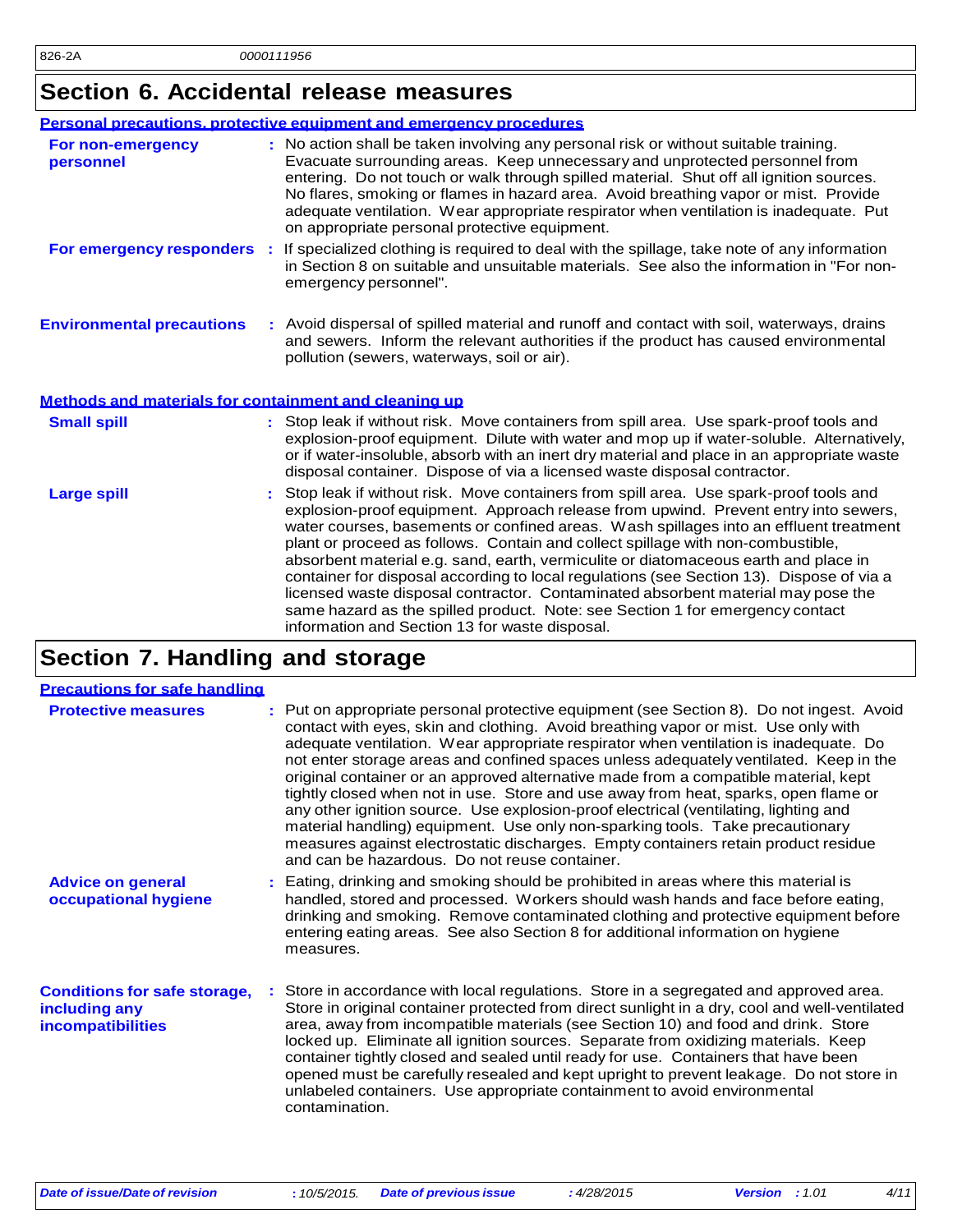## **Section 8. Exposure controls/personal protection**

### **Control parameters**

#### **Occupational exposure limits**

| <b>Ingredient name</b>                               |                                                                   | <b>Exposure limits</b>                                                                                                                                                                                                                                                                                                                                                                                                                                                                                                                                |
|------------------------------------------------------|-------------------------------------------------------------------|-------------------------------------------------------------------------------------------------------------------------------------------------------------------------------------------------------------------------------------------------------------------------------------------------------------------------------------------------------------------------------------------------------------------------------------------------------------------------------------------------------------------------------------------------------|
| cyclohexanone<br>tetrahydrofuran<br>aromatic solvent |                                                                   | <b>ACGIH TLV (United States).</b><br>TWA: 20 ppm 8 hours.<br>STEL: 50 ppm 15 minutes.<br><b>OSHA PEL (United States).</b><br>TWA: 50 ppm 8 hours.<br><b>ACGIH TLV (United States).</b><br>TWA: 50 ppm 8 hours.<br>STEL: 100 ppm 15 minutes.<br><b>OSHA PEL (United States).</b><br>TWA: 200 ppm 8 hours.<br><b>ACGIH TLV (United States).</b>                                                                                                                                                                                                         |
|                                                      |                                                                   | TWA: 100 ppm 8 hours.                                                                                                                                                                                                                                                                                                                                                                                                                                                                                                                                 |
| <b>Appropriate engineering</b><br><b>controls</b>    | ventilation equipment.                                            | : Use only with adequate ventilation. Use process enclosures, local exhaust ventilation or<br>other engineering controls to keep worker exposure to airborne contaminants below any<br>recommended or statutory limits. The engineering controls also need to keep gas,<br>vapor or dust concentrations below any lower explosive limits. Use explosion-proof                                                                                                                                                                                         |
| <b>Environmental exposure</b><br>controls            | will be necessary to reduce emissions to acceptable levels.       | Emissions from ventilation or work process equipment should be checked to ensure<br>they comply with the requirements of environmental protection legislation. In some<br>cases, fume scrubbers, filters or engineering modifications to the process equipment                                                                                                                                                                                                                                                                                        |
| <b>Individual protection measures</b>                |                                                                   |                                                                                                                                                                                                                                                                                                                                                                                                                                                                                                                                                       |
| <b>Hygiene measures</b>                              | showers are close to the workstation location.                    | : Wash hands, forearms and face thoroughly after handling chemical products, before<br>eating, smoking and using the lavatory and at the end of the working period.<br>Appropriate techniques should be used to remove potentially contaminated clothing.<br>Wash contaminated clothing before reusing. Ensure that eyewash stations and safety                                                                                                                                                                                                       |
|                                                      | documented PPE hazard assessment as described in 29 CFR 1910.132. | Selection of personal protective equipment (PPE) is to be established by the employer<br>performing a PPE hazard assessment. In the U.S.A, OSHA requires completion of a                                                                                                                                                                                                                                                                                                                                                                              |
| <b>Eye/face protection</b>                           |                                                                   | Safety eyewear complying with an approved standard should be used when a risk<br>assessment indicates this is necessary to avoid exposure to liquid splashes, mists,<br>gases or dusts. If contact is possible, the following protection should be worn, unless<br>the assessment indicates a higher degree of protection: chemical splash goggles.                                                                                                                                                                                                   |
| <b>Skin protection</b>                               |                                                                   |                                                                                                                                                                                                                                                                                                                                                                                                                                                                                                                                                       |
| <b>Hand protection</b>                               | protection time of the gloves cannot be accurately estimated.     | : Chemical-resistant, impervious gloves complying with an approved standard should be<br>worn at all times when handling chemical products if a risk assessment indicates this is<br>necessary. Considering the parameters specified by the glove manufacturer, check<br>during use that the gloves are still retaining their protective properties. It should be<br>noted that the time to breakthrough for any glove material may be different for different<br>glove manufacturers. In the case of mixtures, consisting of several substances, the |
| <b>Body protection</b>                               | should include anti-static overalls, boots and gloves.            | Personal protective equipment for the body should be selected based on the task being<br>performed and the risks involved and should be approved by a specialist before<br>handling this product. When there is a risk of ignition from static electricity, wear anti-<br>static protective clothing. For the greatest protection from static discharges, clothing                                                                                                                                                                                    |
| <b>Other skin protection</b>                         | specialist before handling this product.                          | Appropriate footwear and any additional skin protection measures should be selected<br>based on the task being performed and the risks involved and should be approved by a                                                                                                                                                                                                                                                                                                                                                                           |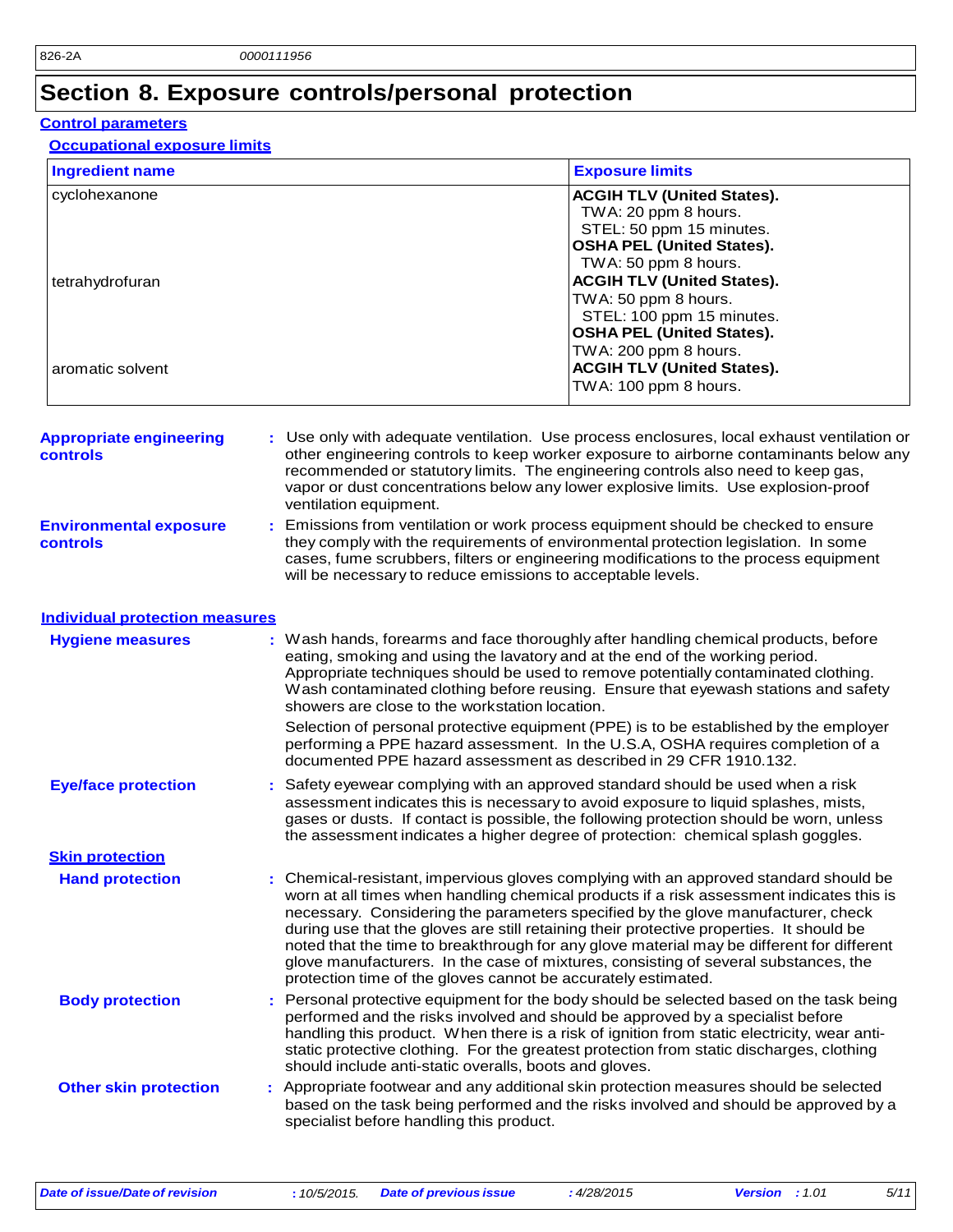## **Section 8. Exposure controls/personal protection**

| <b>Respiratory protection</b> | : Use a properly fitted, air-purifying or air-fed respirator complying with an approved<br>standard if a risk assessment indicates this is necessary. Respirator selection must be<br>based on known or anticipated exposure levels, the hazards of the product and the safe<br>working limits of the selected respirator. |
|-------------------------------|----------------------------------------------------------------------------------------------------------------------------------------------------------------------------------------------------------------------------------------------------------------------------------------------------------------------------|
|                               | Dry sanding, flame cutting and/or welding of the dry paint film will give rise to dust and/<br>or hazardous fumes. Wet sanding/flatting should be used wherever possible. If<br>exposure cannot be avoided by the provision of local exhaust ventilation, suitable<br>respiratory protective equipment should be used.     |

## **Section 9. Physical and chemical properties**

| <b>Appearance</b>                                 |                                                                                      |
|---------------------------------------------------|--------------------------------------------------------------------------------------|
| <b>Physical state</b>                             | : Liquid.                                                                            |
| <b>Color</b>                                      | : Not available.                                                                     |
| Odor                                              | : Not available.                                                                     |
| рH                                                | : Not available.                                                                     |
| <b>Melting point</b>                              | : Not available.                                                                     |
| <b>Boiling point</b>                              | : 65 - 240 °C (149 - 464 °F)                                                         |
| <b>Flash point</b>                                | : Closed cup: $-21C$ ( $-5.8F$ )                                                     |
| <b>Evaporation rate</b>                           | : Highest known value: Greater than 1. (tetrahydrofuran) compared with butyl acetate |
| Lower and upper explosive<br>(flammable) limits   | : Lower: 1% Upper: 12%                                                               |
| <b>Vapor pressure</b>                             | $: 143$ mm Hg (19.019 kPa) (Highest known value: tetrahydrofuran)                    |
| <b>Vapor density</b>                              | $:$ > 1 (Air = 1) (Calculation method)                                               |
| <b>Volatility</b>                                 | $: 79.64\%$ (w/w)                                                                    |
| <b>Density</b>                                    | $: 0.98$ g/cm <sup>3</sup>                                                           |
| <b>Solubility</b>                                 | : Not available.                                                                     |
| <b>Partition coefficient: n-</b><br>octanol/water | : Not available.                                                                     |
| <b>Decomposition temperature</b>                  | : Not available.                                                                     |

## **Section 10. Stability and reactivity**

| <b>Reactivity</b>                            | : No specific test data related to reactivity available for this product or its ingredients.                                                                                 |
|----------------------------------------------|------------------------------------------------------------------------------------------------------------------------------------------------------------------------------|
| <b>Chemical stability</b>                    | : The product is stable.                                                                                                                                                     |
| <b>Possibility of hazardous</b><br>reactions | : Under normal conditions of storage and use, hazardous reactions will not occur.                                                                                            |
| <b>Conditions to avoid</b>                   | : Avoid all possible sources of ignition (spark or flame). Do not pressurize, cut, weld,<br>braze, solder, drill, grind or expose containers to heat or sources of ignition. |
| <b>Incompatible materials</b>                | : Reactive or incompatible with the following materials:<br>oxidizing materials                                                                                              |
| <b>Hazardous decomposition</b><br>products   | : Under normal conditions of storage and use, hazardous decomposition products should<br>not be produced.                                                                    |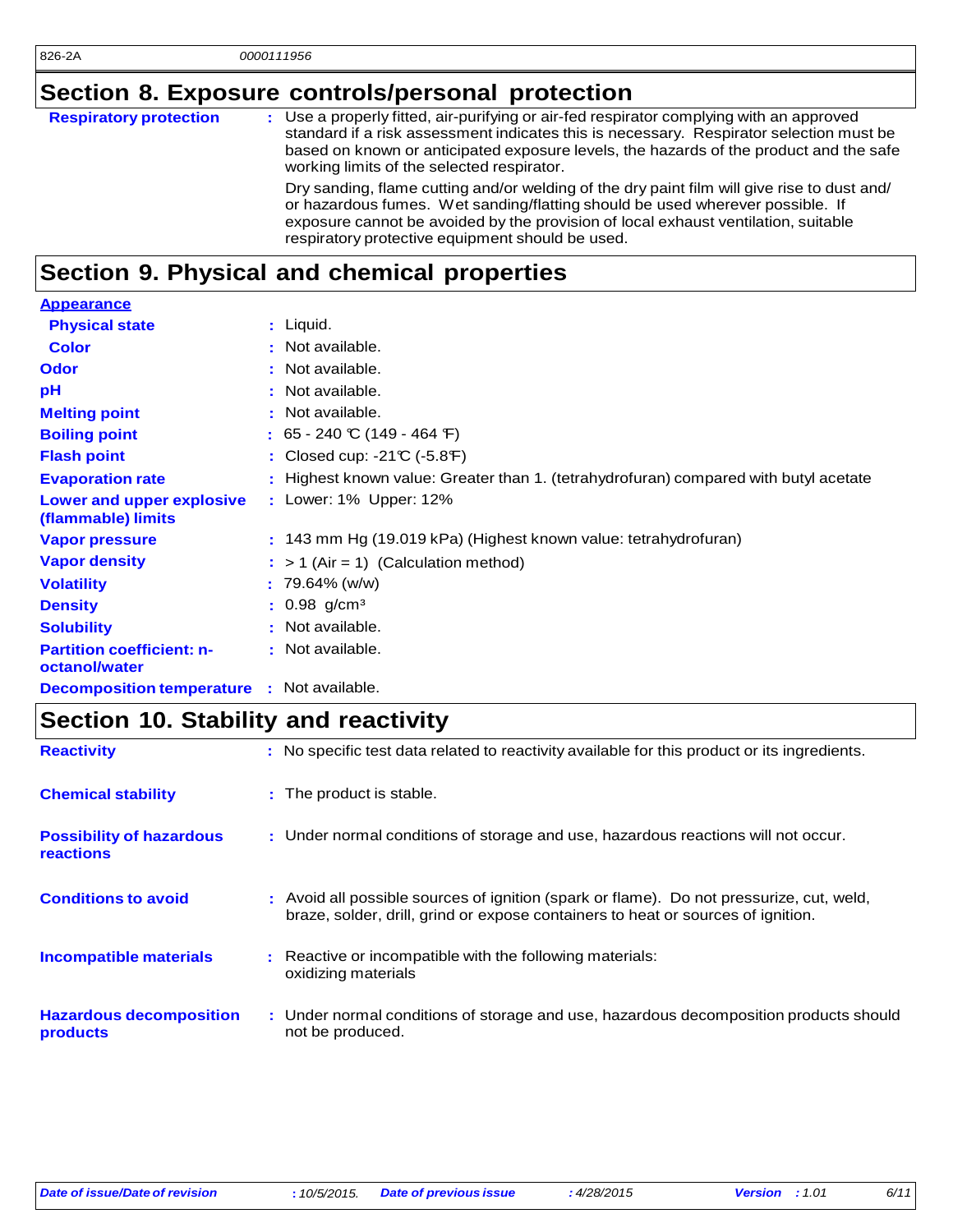## **Section 11. Toxicological information**

### **Information on toxicological effects**

### **Acute toxicity**

| <b>Product/ingredient name</b> | <b>Result</b>                                            | <b>Species</b>       | <b>Dose</b>                                               | <b>Exposure</b>      |
|--------------------------------|----------------------------------------------------------|----------------------|-----------------------------------------------------------|----------------------|
| cyclohexanone                  | <b>LC50 Inhalation Vapor</b><br>LD50 Dermal<br>LD50 Oral | Rat<br>Rabbit<br>Rat | 8000 ppm<br>$ 948 \text{ mg/kg} $<br>$1535 \text{ mg/kg}$ | 4 hours              |
| tetrahydrofuran                | <b>LC50 Inhalation Vapor</b><br>LD50 Oral                | Rat<br>Rat           | $53900 \,\mathrm{mg/m^3}$<br>1650 mg/kg                   | 4 hours<br>$\,$ $\,$ |

#### **Irritation/Corrosion**

Not available.

#### **Sensitization**

Not available.

#### **Mutagenicity**

Not available.

#### **Carcinogenicity**

**Reproductive toxicity**

Not available.

#### **Teratogenicity**

| <b>Product/ingredient name</b> | <b>Result</b>         | <b>Species</b>                                     | <b>Dose</b> | <b>Exposure</b> |
|--------------------------------|-----------------------|----------------------------------------------------|-------------|-----------------|
| l cvclohexanone                | Positive - Unreported | <b>Mammal</b> -<br><b>Ispecies</b><br>lunspecified |             |                 |

#### **Specific target organ toxicity (single exposure)**

| <b>Name</b>     | <b>Category</b> | ∣ Route of<br>exposure | <b>Target organs</b>                    |
|-----------------|-----------------|------------------------|-----------------------------------------|
| tetrahydrofuran | Category 3      | Not applicable.        | Respiratory tract<br><b>lirritation</b> |

#### **Specific target organ toxicity (repeated exposure)**

Not available.

#### **Aspiration hazard**

Not available.

#### **Information on the likely routes of exposure :** Not available.

**Potential acute health effects**

| Eye contact         | : Causes serious eye irritation.                                                                                                                      |
|---------------------|-------------------------------------------------------------------------------------------------------------------------------------------------------|
| <b>Inhalation</b>   | May cause respiratory irritation. Exposure to decomposition products may cause a<br>health hazard. Serious effects may be delayed following exposure. |
| <b>Skin contact</b> | : No known significant effects or critical hazards.                                                                                                   |

**Ingestion :** Irritating to mouth, throat and stomach.

### **Symptoms related to the physical, chemical and toxicological characteristics**

| Eye contact       | : Adverse symptoms may include the following:<br>pain or irritation<br>watering<br>redness |
|-------------------|--------------------------------------------------------------------------------------------|
| <b>Inhalation</b> | : Adverse symptoms may include the following:<br>respiratory tract irritation<br>coughing  |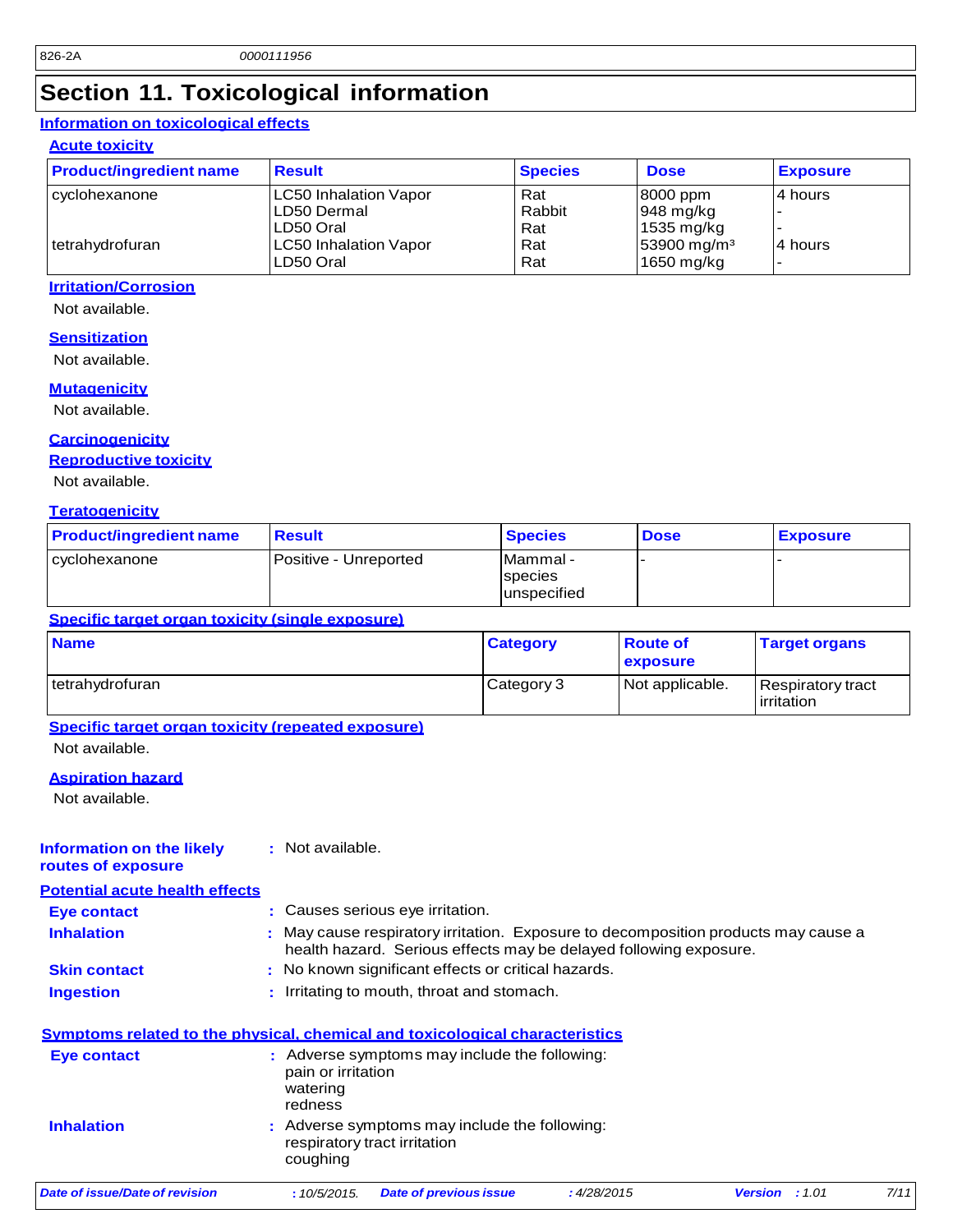## **Section 11. Toxicological information**

|                                         | Section TT. TOXICOlogical Information                                                    |
|-----------------------------------------|------------------------------------------------------------------------------------------|
| <b>Skin contact</b>                     | : No specific data.                                                                      |
| <b>Ingestion</b>                        | : No specific data.                                                                      |
|                                         | Delayed and immediate effects and also chronic effects from short and long term exposure |
| <b>Short term exposure</b>              |                                                                                          |
| <b>Potential immediate</b><br>effects   | : Not available.                                                                         |
| <b>Potential delayed effects</b>        | : Not available.                                                                         |
| Long term exposure                      |                                                                                          |
| <b>Potential immediate</b><br>effects   | : Not available.                                                                         |
| <b>Potential delayed effects</b>        | $\cdot$ Not available.                                                                   |
| <b>Potential chronic health effects</b> |                                                                                          |
| Not available.                          |                                                                                          |
| <b>General</b>                          | : No known significant effects or critical hazards.                                      |
| <b>Carcinogenicity</b>                  | : No known significant effects or critical hazards.                                      |
| <b>Mutagenicity</b>                     | : No known significant effects or critical hazards.                                      |
| <b>Teratogenicity</b>                   | No known significant effects or critical hazards.<br>÷.                                  |
| <b>Developmental effects</b>            | No known significant effects or critical hazards.                                        |
| <b>Fertility effects</b>                | : No known significant effects or critical hazards.                                      |
|                                         |                                                                                          |

## **Section 12. Ecological information**

Data available upon request.

### **Section 13. Disposal considerations**

| <b>Disposal methods</b> | : The generation of waste should be avoided or minimized wherever possible. Disposal<br>of this product, solutions and any by-products should at all times comply with the<br>requirements of environmental protection and waste disposal legislation and any<br>regional local authority requirements. Dispose of surplus and non-recyclable products<br>via a licensed waste disposal contractor. Waste should not be disposed of untreated to<br>the sewer unless fully compliant with the requirements of all authorities with jurisdiction.<br>Waste packaging should be recycled. Incineration or landfill should only be considered<br>when recycling is not feasible. This material and its container must be disposed of in a<br>safe way. Care should be taken when handling emptied containers that have not been<br>cleaned or rinsed out. Empty containers or liners may retain some product residues.<br>Vapor from product residues may create a highly flammable or explosive atmosphere<br>inside the container. Do not cut, weld or grind used containers unless they have been<br>cleaned thoroughly internally. Avoid dispersal of spilled material and runoff and contact |
|-------------------------|------------------------------------------------------------------------------------------------------------------------------------------------------------------------------------------------------------------------------------------------------------------------------------------------------------------------------------------------------------------------------------------------------------------------------------------------------------------------------------------------------------------------------------------------------------------------------------------------------------------------------------------------------------------------------------------------------------------------------------------------------------------------------------------------------------------------------------------------------------------------------------------------------------------------------------------------------------------------------------------------------------------------------------------------------------------------------------------------------------------------------------------------------------------------------------------------|
|                         | with soil, waterways, drains and sewers.                                                                                                                                                                                                                                                                                                                                                                                                                                                                                                                                                                                                                                                                                                                                                                                                                                                                                                                                                                                                                                                                                                                                                       |

**Disposal should be in accordance with applicable regional, national and local laws and regulations.**

| <b>Section 14. Transport information</b> |                                     |                                     |                                        |                           |                           |                           |
|------------------------------------------|-------------------------------------|-------------------------------------|----------------------------------------|---------------------------|---------------------------|---------------------------|
|                                          | <b>DOT</b><br><b>Classification</b> | <b>TDG</b><br><b>Classification</b> | <b>Mexico</b><br><b>Classification</b> | <b>ADR/RID</b>            | <b>IMDG</b>               | <b>IATA</b>               |
| <b>UN number</b>                         | UN1263                              | <b>UN1263</b>                       | UN1263                                 | UN1263                    | UN1263                    | UN1263                    |
| <b>UN proper</b><br>shipping name        | Paint related<br>material           | Paint related<br>material           | Paint related<br>material              | Paint related<br>material | Paint related<br>material | Paint related<br>material |
| Date of issue/Date of revision           |                                     | :10/5/2015.                         | <b>Date of previous issue</b>          | :4/28/2015.               | <b>Version</b>            | 8/11<br>: 1.01            |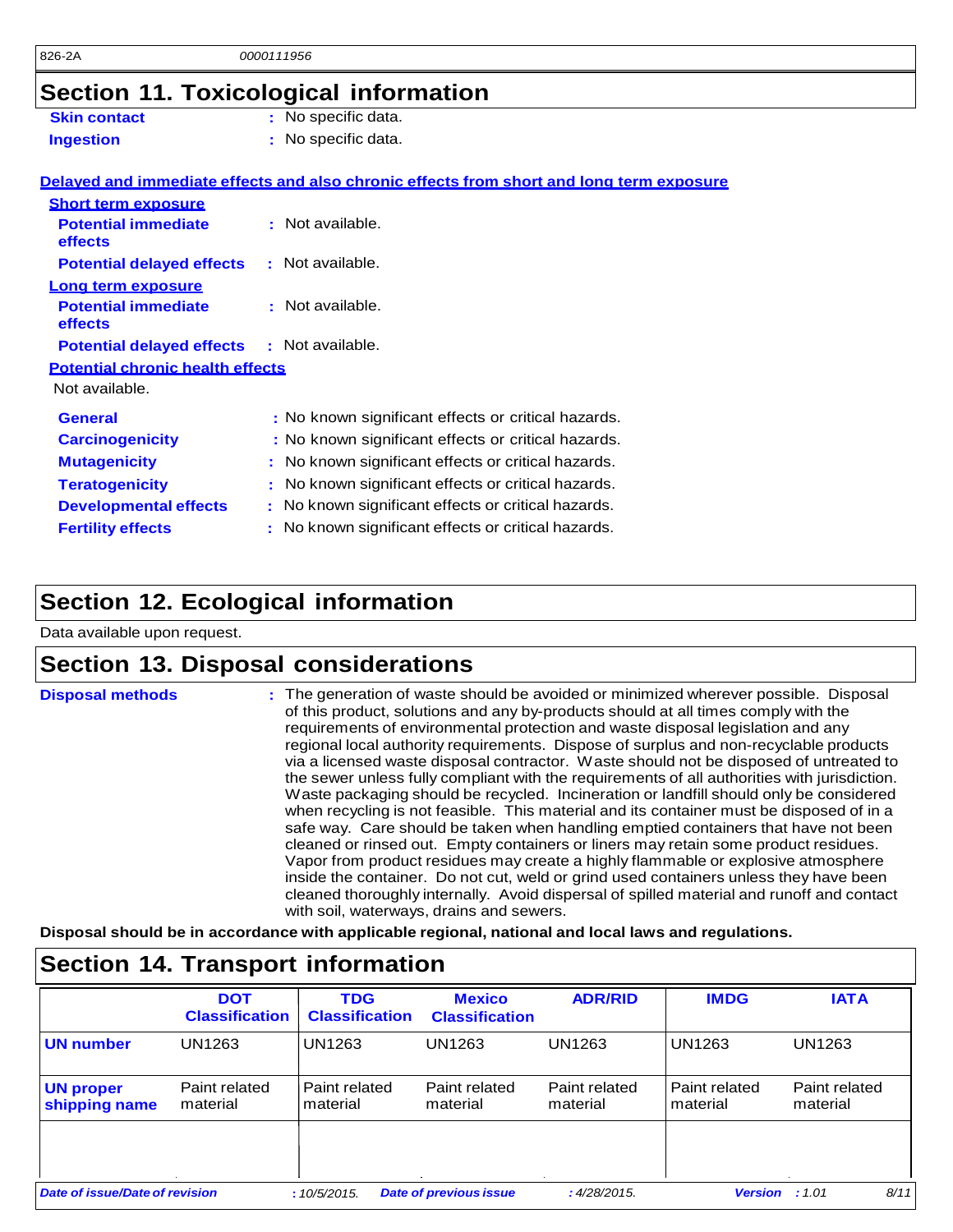### **Section 14. Transport information**

| <b>Transport</b><br>hazard class(es) | $\overline{3}$                                                                                                                                                                                                                                                                       | 3             | $\overline{3}$ | $\overline{3}$                                                         | 3            | $\overline{3}$ |
|--------------------------------------|--------------------------------------------------------------------------------------------------------------------------------------------------------------------------------------------------------------------------------------------------------------------------------------|---------------|----------------|------------------------------------------------------------------------|--------------|----------------|
|                                      | <b>INABLE L</b>                                                                                                                                                                                                                                                                      |               |                |                                                                        |              |                |
| <b>Packing group</b>                 | $\ensuremath{\mathsf{II}}$                                                                                                                                                                                                                                                           | $\mathbf{II}$ | $\mathbf{I}$   | $\mathbf{I}$                                                           | $\mathbf{I}$ | $\mathbf{H}$   |
| <b>Environmental</b><br>hazards      | No.                                                                                                                                                                                                                                                                                  | No.           | No.            | No.                                                                    | No.          | No.            |
| <b>Additional</b><br>information     | <b>Reportable</b><br>quantity<br>2698.3 lbs /<br>1225 kg [330.<br>22 gal / 1250 L]<br>Package sizes<br>shipped in<br>quantities less<br>than the<br>product<br>reportable<br>quantity are<br>not subject to<br>the RQ<br>(reportable<br>quantity)<br>transportation<br>requirements. |               |                | <b>Special</b><br>provisions<br>640 (C)<br><b>Tunnel code</b><br>(D/E) |              |                |

**Special precautions for user : Transport within user's premises:** always transport in closed containers that are upright and secure. Ensure that persons transporting the product know what to do in the event of an accident or spillage.

**Transport in bulk according :** Not available. **to Annex II of MARPOL 73/78 and the IBC Code**

### **Section 15. Regulatory information**

| <b>U.S. Federal regulations</b> | : United States inventory (TSCA 8b): All components are listed or exempted.        |
|---------------------------------|------------------------------------------------------------------------------------|
|                                 | Clean Air Act (CAA) 112 regulated toxic substances: xylene, mixed isomers; cumene; |

| <b>State regulations</b> |                                      |
|--------------------------|--------------------------------------|
| <b>Massachusetts</b>     | : None of the components are listed. |
| <b>New York</b>          | : None of the components are listed. |
| <b>New Jersey</b>        | : None of the components are listed. |
| <b>Pennsylvania</b>      | : None of the components are listed. |
|                          |                                      |

#### **California Prop. 65**

**WARNING:** This product contains less than 0.1% of a chemical known to the State of California to cause cancer. **WARNING:** This product contains less than 1% of a chemical known to the State of California to cause birth defects or other reproductive harm.

ethyl benzene; toluene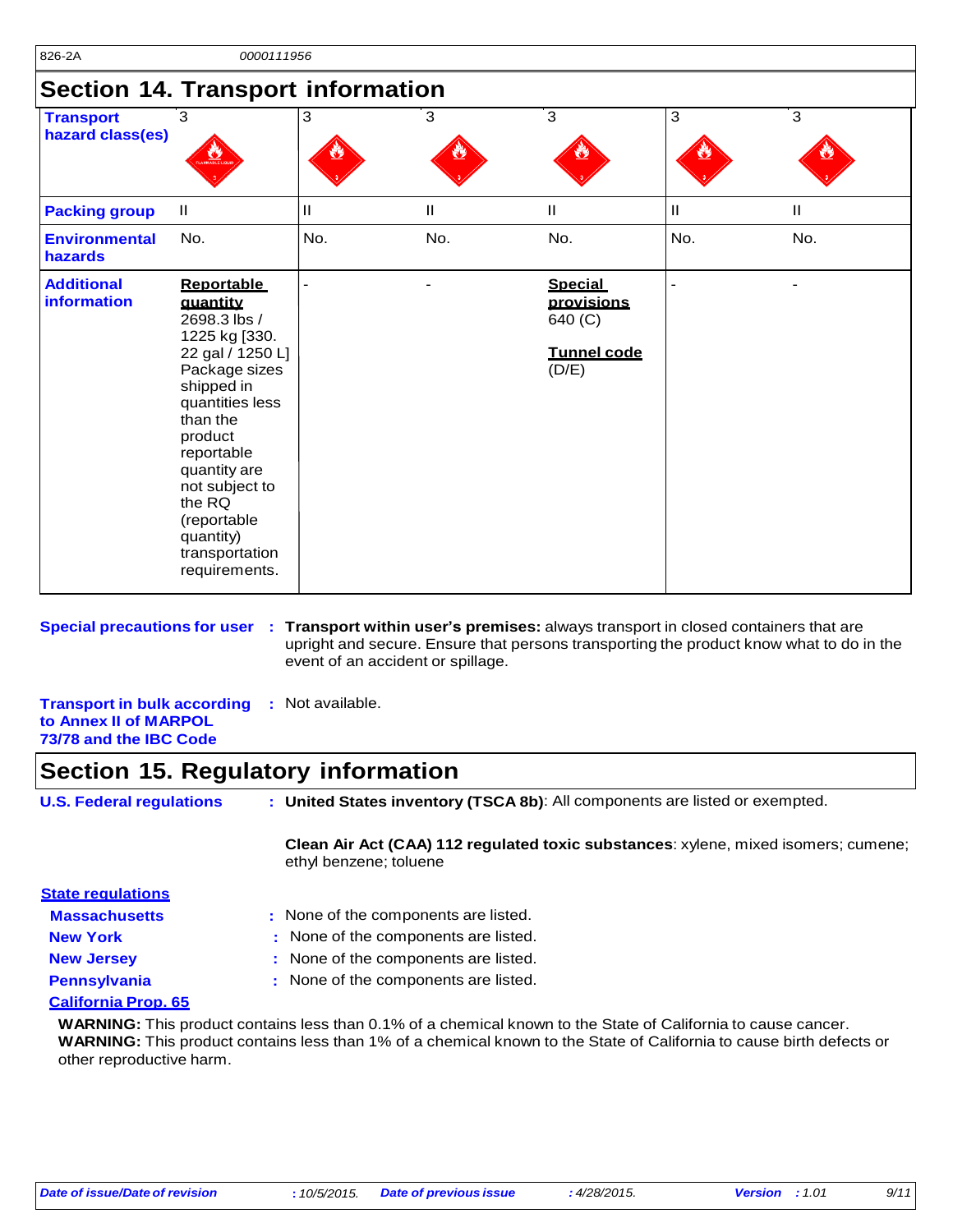## **Section 15. Regulatory information**

| <b>Ingredient name</b>                                                             |              | <b>Cancer</b>       | <b>Reproductive</b>                                                                                                                                                                                                      | <b>No significant risk</b><br>level                                                                                                                                                                    | <b>Maximum</b><br>acceptable dosage<br>level |
|------------------------------------------------------------------------------------|--------------|---------------------|--------------------------------------------------------------------------------------------------------------------------------------------------------------------------------------------------------------------------|--------------------------------------------------------------------------------------------------------------------------------------------------------------------------------------------------------|----------------------------------------------|
| cumene<br>ethyl benzene<br>2-ethylhexanoic acid                                    |              | Yes.<br>Yes.<br>No. | No.<br>No.<br>Yes.                                                                                                                                                                                                       | No.<br>No.<br>No.                                                                                                                                                                                      | No.<br>No.<br>INo.                           |
| toluene                                                                            |              | No.                 | Yes.                                                                                                                                                                                                                     | No.                                                                                                                                                                                                    | No.                                          |
| <b>Canada inventory</b>                                                            |              |                     | : All components are listed or exempted.                                                                                                                                                                                 |                                                                                                                                                                                                        |                                              |
| <b>International requiations</b>                                                   |              |                     |                                                                                                                                                                                                                          |                                                                                                                                                                                                        |                                              |
| <b>International lists</b>                                                         |              |                     | Japan inventory: Not determined.<br>Korea inventory: Not determined.<br>Malaysia Inventory (EHS Register): Not determined.<br>Philippines inventory (PICCS): Not determined.<br>Taiwan inventory (CSNN): Not determined. | : Australia inventory (AICS): All components are listed or exempted.<br>China inventory (IECSC): All components are listed or exempted.<br>New Zealand Inventory of Chemicals (NZIoC): Not determined. |                                              |
| <b>Chemical Weapons</b><br><b>Convention List Schedule</b><br><b>I</b> Chemicals   | : Not listed |                     |                                                                                                                                                                                                                          |                                                                                                                                                                                                        |                                              |
| <b>Chemical Weapons</b><br><b>Convention List Schedule</b><br><b>Il Chemicals</b>  | : Not listed |                     |                                                                                                                                                                                                                          |                                                                                                                                                                                                        |                                              |
| <b>Chemical Weapons</b><br><b>Convention List Schedule</b><br><b>III Chemicals</b> | : Not listed |                     |                                                                                                                                                                                                                          |                                                                                                                                                                                                        |                                              |

### **Section 16. Other information**

#### **Hazardous Material Information System (U.S.A.)**



Caution: HMIS® ratings are based on a 0-4 rating scale, with 0 representing minimal hazards or risks, and 4 representing significant hazards or risks Although HMIS® ratings are not required on SDSs under 29 CFR 1910. 1200, the preparer may choose to provide them. HMIS® ratings are to be used with a fully implemented HMIS® **program. HMIS® is a registered mark of the National Paint & Coatings Association (NPCA). HMIS® materials may be purchased exclusively from J. J. Keller (800) 327-6868.**

**The customer is responsible for determining the PPE code for this material.** 

**National Fire Protection Association (U.S.A.)**



**Reprinted with permission from NFPA 704-2001, Identification of the Hazards of Materials for Emergency Response Copyright ©1997, National Fire Protection Association, Quincy, MA 02269. This reprinted material is not the complete and official position of the National Fire Protection Association, on the referenced subject which is represented only by the standard in its entirety.**

**Copyright ©2001, National Fire Protection Association, Quincy, MA 02269. This warning system is intended to be interpreted and applied only by properly trained individuals to identify fire, health and reactivity hazards of chemicals. The user is referred to certain limited number of chemicals with recommended classifications in**  NFPA 49 and NFPA 325, which would be used as a guideline only. Whether the chemicals are classified by NFPA **or not, anyone using the 704 systems to classify chemicals does so at their own risk.**